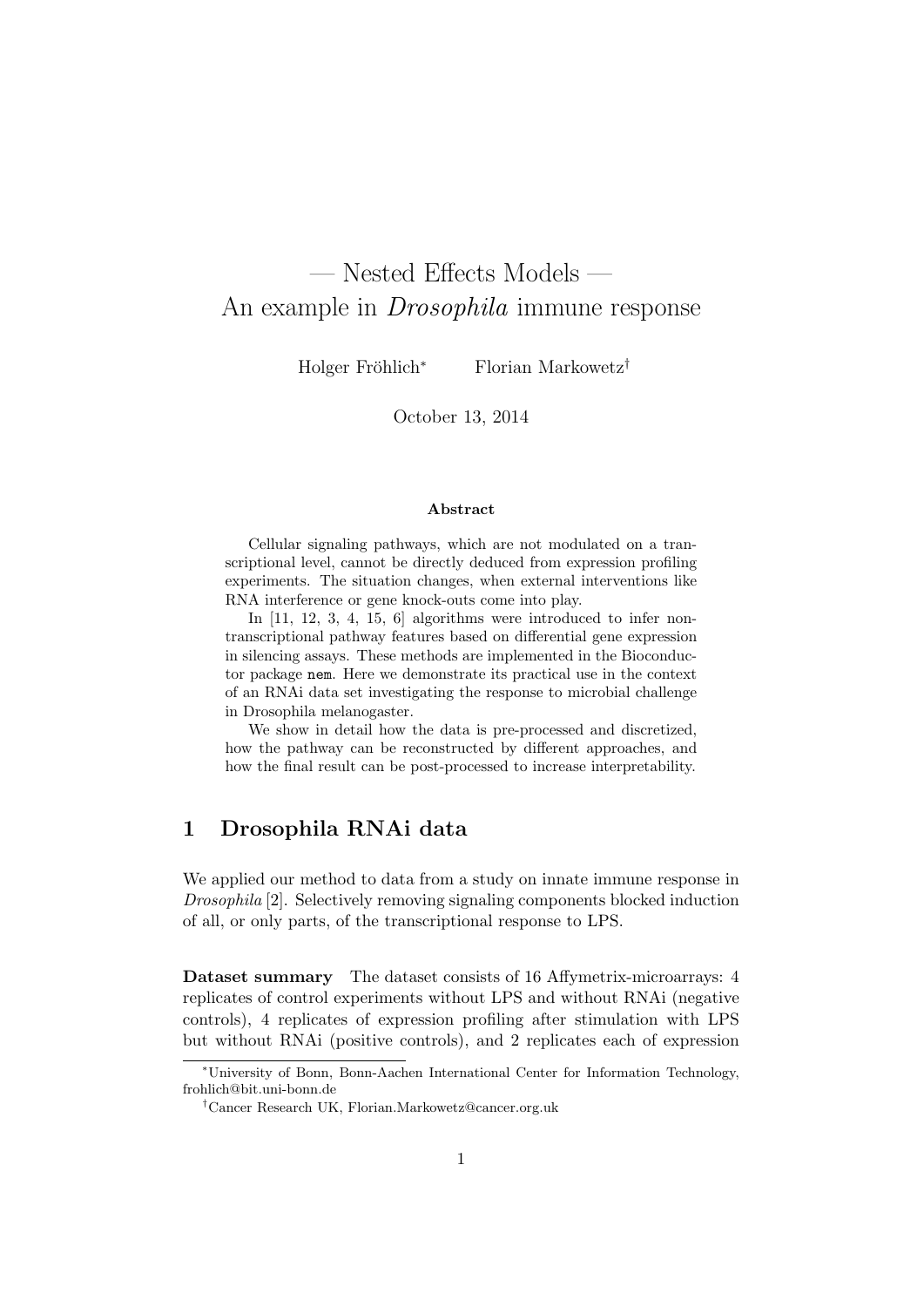profiling after applying LPS and silencing one of the four candidate genes tak, key, rel, and  $mkk/hep$ .

Preprocessing and E-gene selection For preprocessing, we perform normalization on probe level using a variance stabilizing transformation (Huber et al., 2002), and probe set summarization using a median polish fit of an additive model (Irizarry et al., 2003). The result is included as a dataset in the package nem.

> library(nem) > data("BoutrosRNAi2002")

The function nem.discretize implements the following two preprocessing steps: First, we select the genes as effect reporters (E-genes), which are more then two-fold upregulated by LPS treatment. Next, we transform the continuous expression data to binary values. We set an E-genes state in an RNAi experiment to 1 if its expression value is sufficiently far from the mean of the positive controls, *i.e.* if the intervention interrupted the information flow. If the E-genes expression is close to the mean of positive controls, we set its state to 0.

Let  $C_{ik}$  be the continuous expression level of  $E_i$  in experiment k. Let  $\mu_i^+$  be the mean of positive controls for  $E_i$ , and  $\mu_i^-$  the mean of negative controls. To derive binary data  $E_{ik}$ , we defined individual cutoffs for every gene  $E_i$ by:

$$
E_{ik} = \begin{cases} 1 & \text{if } C_{ik} < \kappa \cdot \mu_i^+ + (1 - \kappa) \cdot \mu_i^-, \\ 0 & \text{else.} \end{cases}
$$
 (1)

> res.disc <- nem.discretize(BoutrosRNAiExpression,neg.control=1:4,pos.control=5:8,

discretizing with respect to POS and NEG controls

Estimating error probabilities From the positive and negative controls, we can estimate the error probabilities  $\alpha$  and  $\beta$ . The type I error  $\alpha$  is the number of positive controls discretized to state 1, and the type II error  $\beta$  is the number of negative controls in state 0. To guard against unrealistically low estimates we add pseudo counts. The error estimates are included into the discretization results:

> res.disc\$para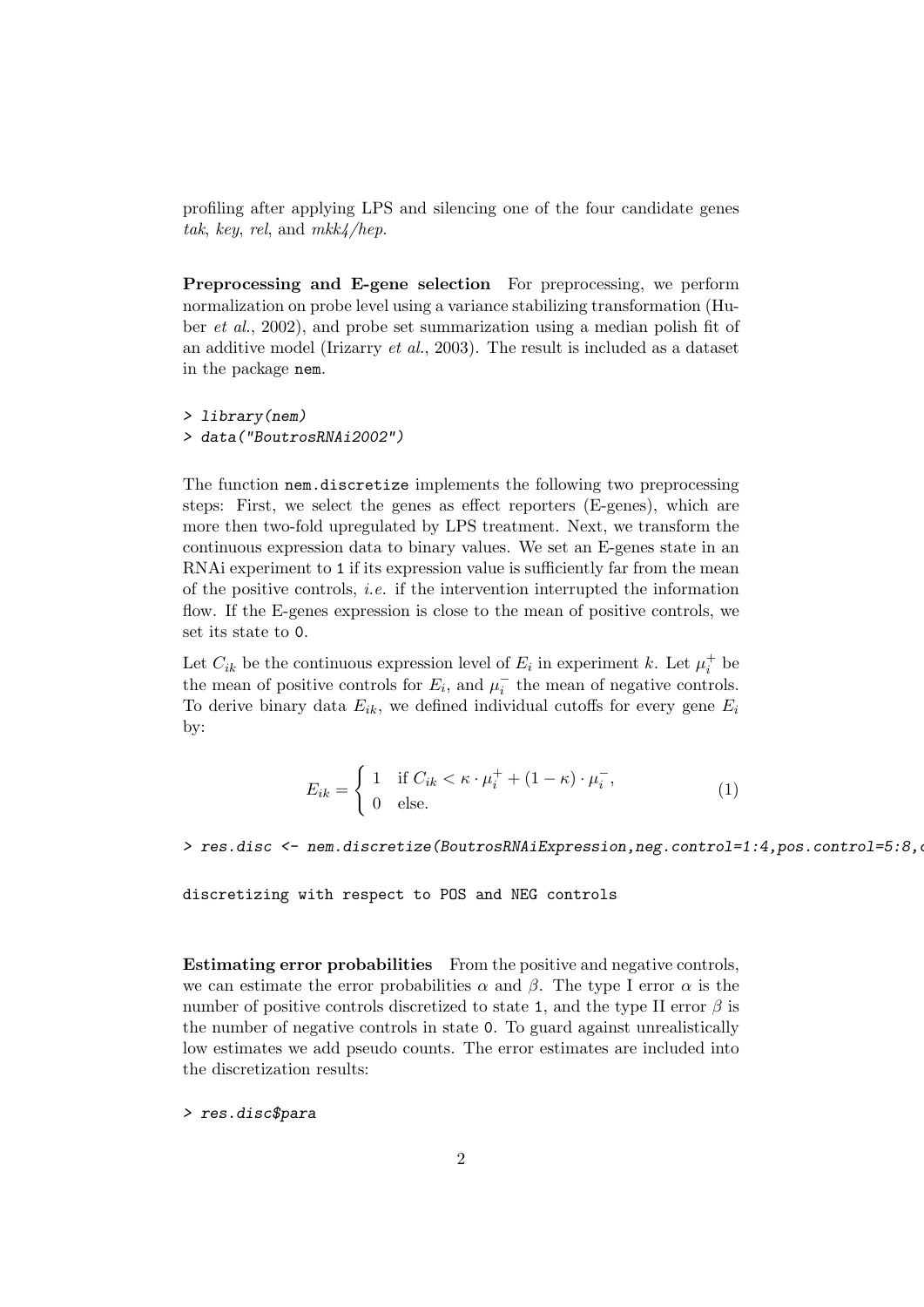

Figure 1: Continuous and discretized data

a b 0.19 0.07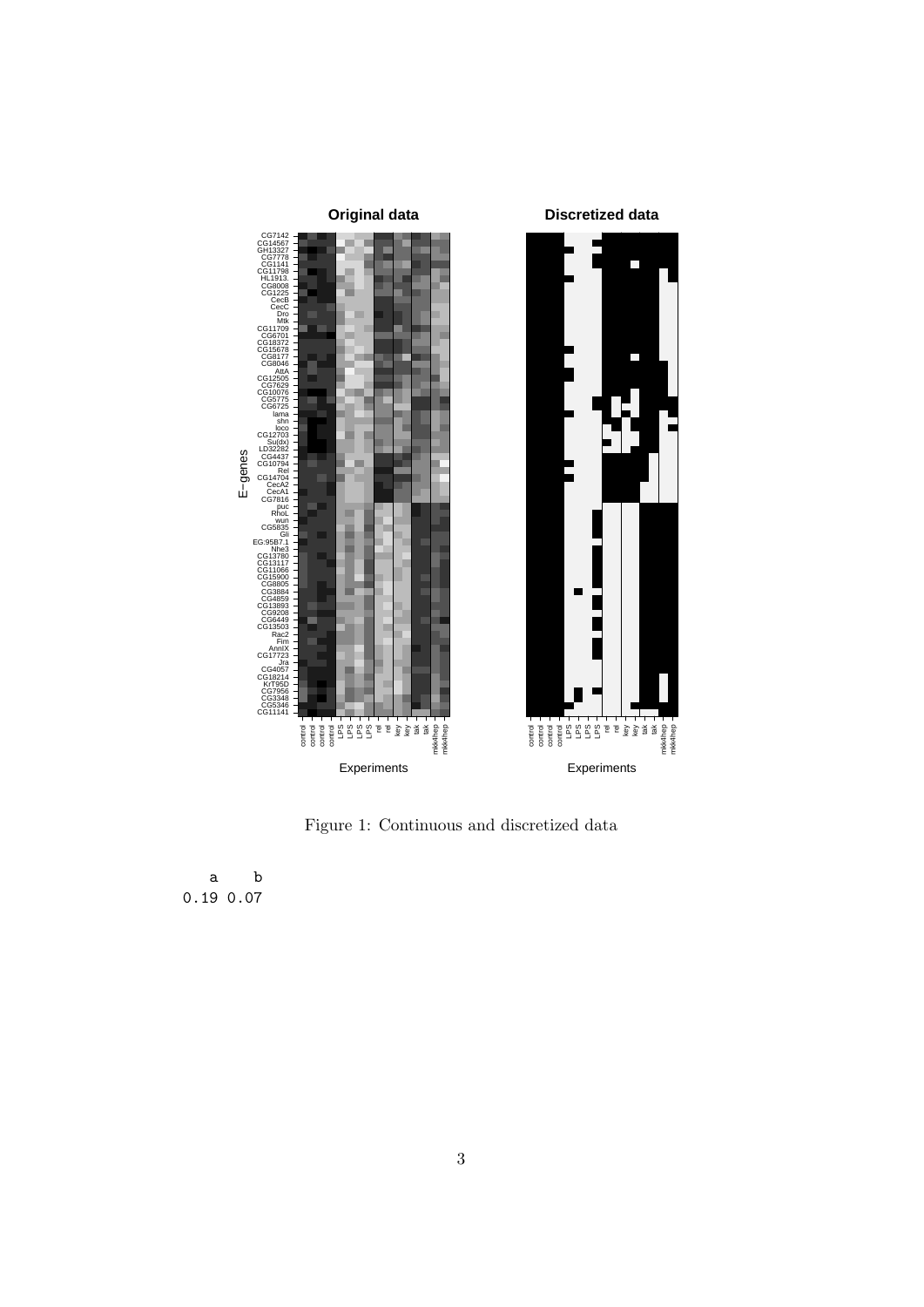# 2 Applying Nested Effects Models

Which model explains the data best? With only four S-genes, we can exhaustively enumerate all pathway models and search the whole space for the best-fitting model. To score these models use either the marginal likelihood depending on  $\alpha$  and  $\beta$  (details found in Markowetz *et al.* (2005)) or the full marginal likelihood depending on hyperparameters (details in [10]).

In cases, where exhaustive search over model space is infeasible (i.e. when we have more than 4 or 5 perturbed genes) several heuristics have been developed and integrated into the nem package:

- $\bullet$  edge-wise and triplets learning [12]
- greedy hillclimbing
- module networks [3, 4]
- alternating MAP optimization [15]

An interface to all inference techniques is provided by the function nem.

#### 2.1 Exhaustive search by marginal likelihood

Scoring models by marginal log-likelihood is implemented in function score. Input consists of models, data and the type of the score ("mLL", "FULLmLL", "CONTmLL", "CONTmLLBayes", "CONTmLLMAP"). Furthermore, there are several additional options, which allow you to specify parameters, priors for the network structure and for the position of E-genes, and so on. The score types "mLL" and "FULLmLL" refer to discretized data, which we use in this example. The score types "CONTmLL", "CONTmLLBayes", "CONTmLLMAP" are discussed in Section 2.9. With type "mLL" we need to pass error probabilities alpha and beta in the argument para. Since version 1.5.4 all parameters are summarized in one hyperparameter, which is passed to the main function nem. For convenience a function set.default.parameters has been introduced, which allows to change specific parameters, while all others are set to default values.

```
> hyper = set.default.parameters(unique(colnames(res.disc$dat)), para=res.disc$para)
> result <- nem(res.disc$dat,inference="search",control=hyper, verbose=FALSE)
> result
```

```
scores for 355 models
--> best model is number 334
```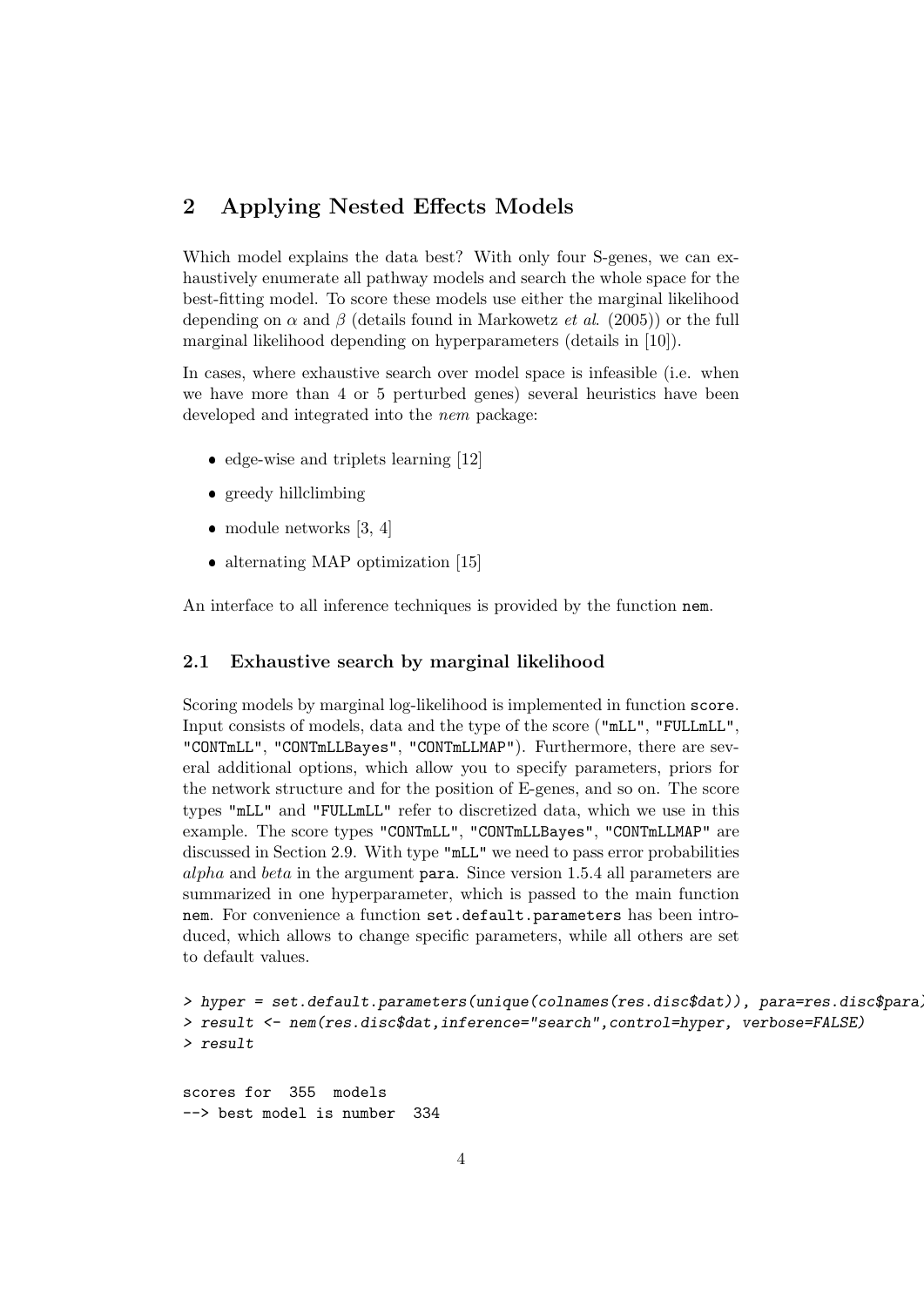```
Information on this model:
Object of class score
$graph: phenotypic hierarchy (graphNEL object) with genes
Inference scheme: mLL
log posterior (marginal) likelihood $mLL: -240.8066
Error probabilities alpha and beta: 0.19 0.07
network structure regularization parameter $lambda (default: 0): 0
Prior weight $delta for assigning E-genes to virtual S-gene 'null' (default: 1): 1
67 selected E-genes:
--> rel : 30 attached E-genes
--> key : 30 attached E-genes
--> tak : 9 attached E-genes
--> mkk4hep : 28 attached E-genes
--> null : 1 attached E-genes
```
NOTE: One E-gene can be attached to multiple S-genes

The output contains the highest scoring model (result\$graph), a vector of scores (result\$mLL) and a list of E-gene position posteriors (result\$pos), and a MAP estimate of E-gene positions (result\$mappos). We can plot the results using the commands:



Figure 2: The five silencing schemes getting high scores in Fig. 3. It takes a second to see it, but Nr.2 to 5 are not that different from Nr.1. The main feature, ie. the branching downstream of tak is conserved in all of them.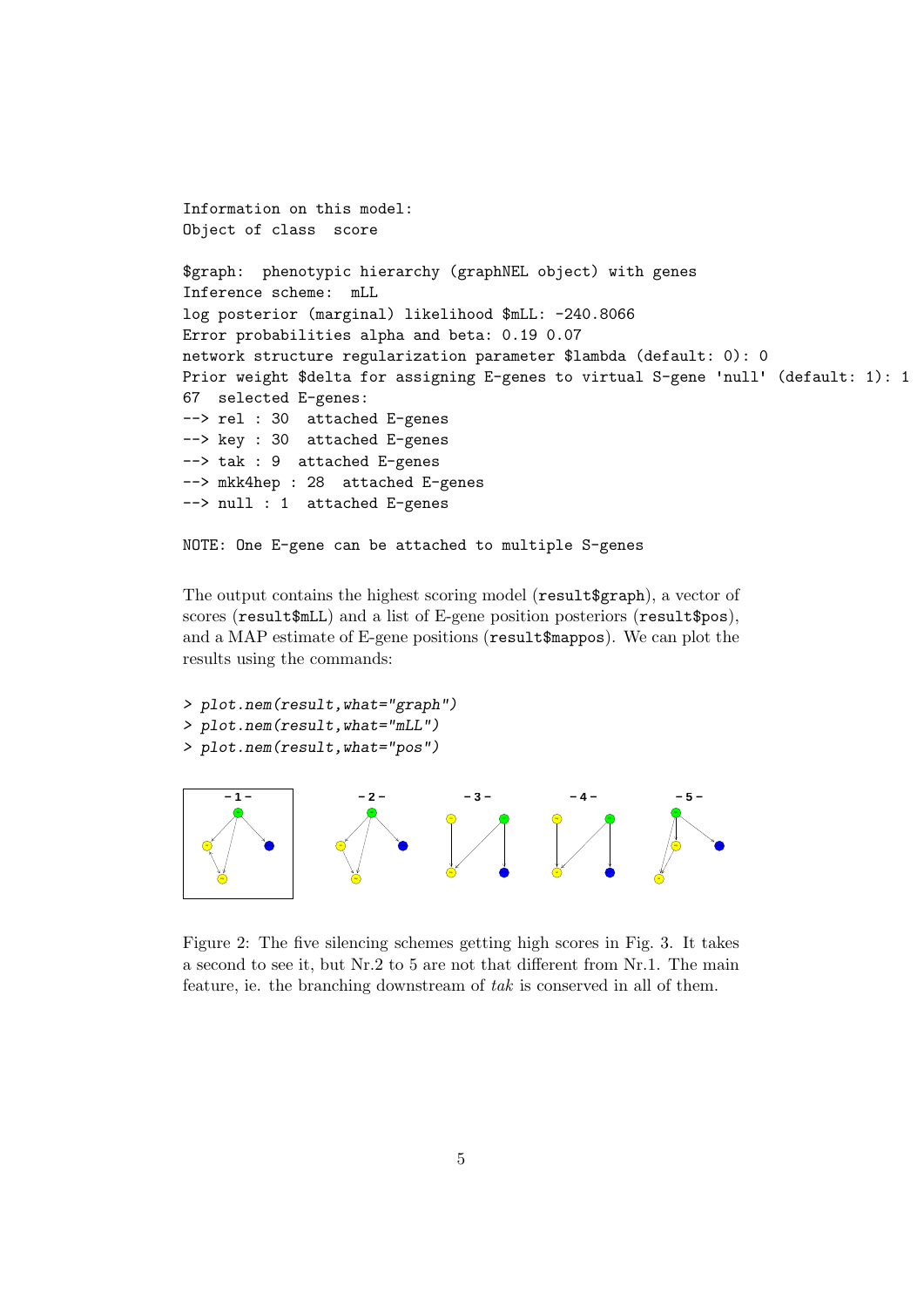

Figure 3: The best 30 scores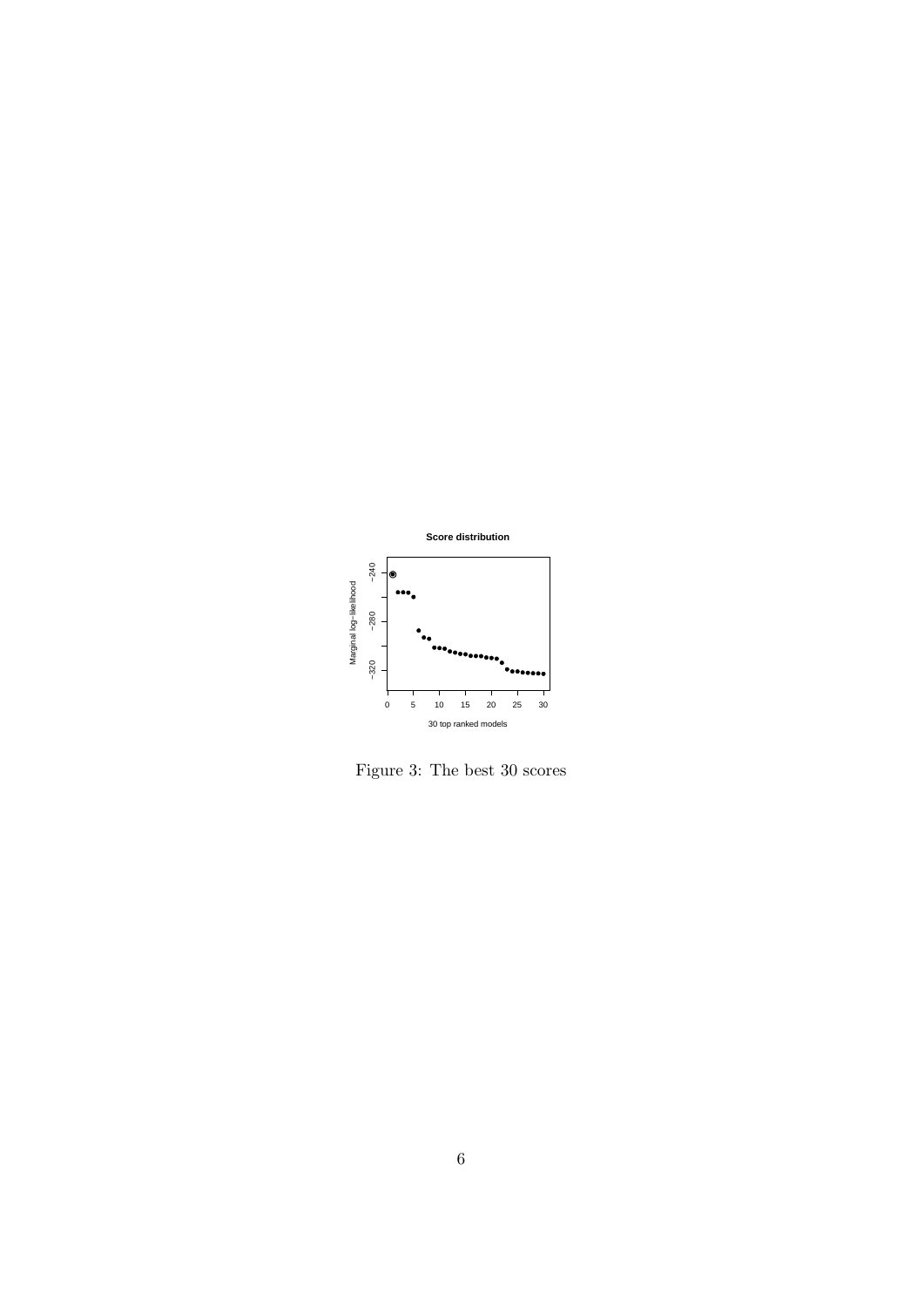

Figure 4: Posterior distributions of E-gene positions given the highest scoring silencing scheme (Nr. 1 in Fig. 2). The MAP estimate corresponds to the row-wise maximum.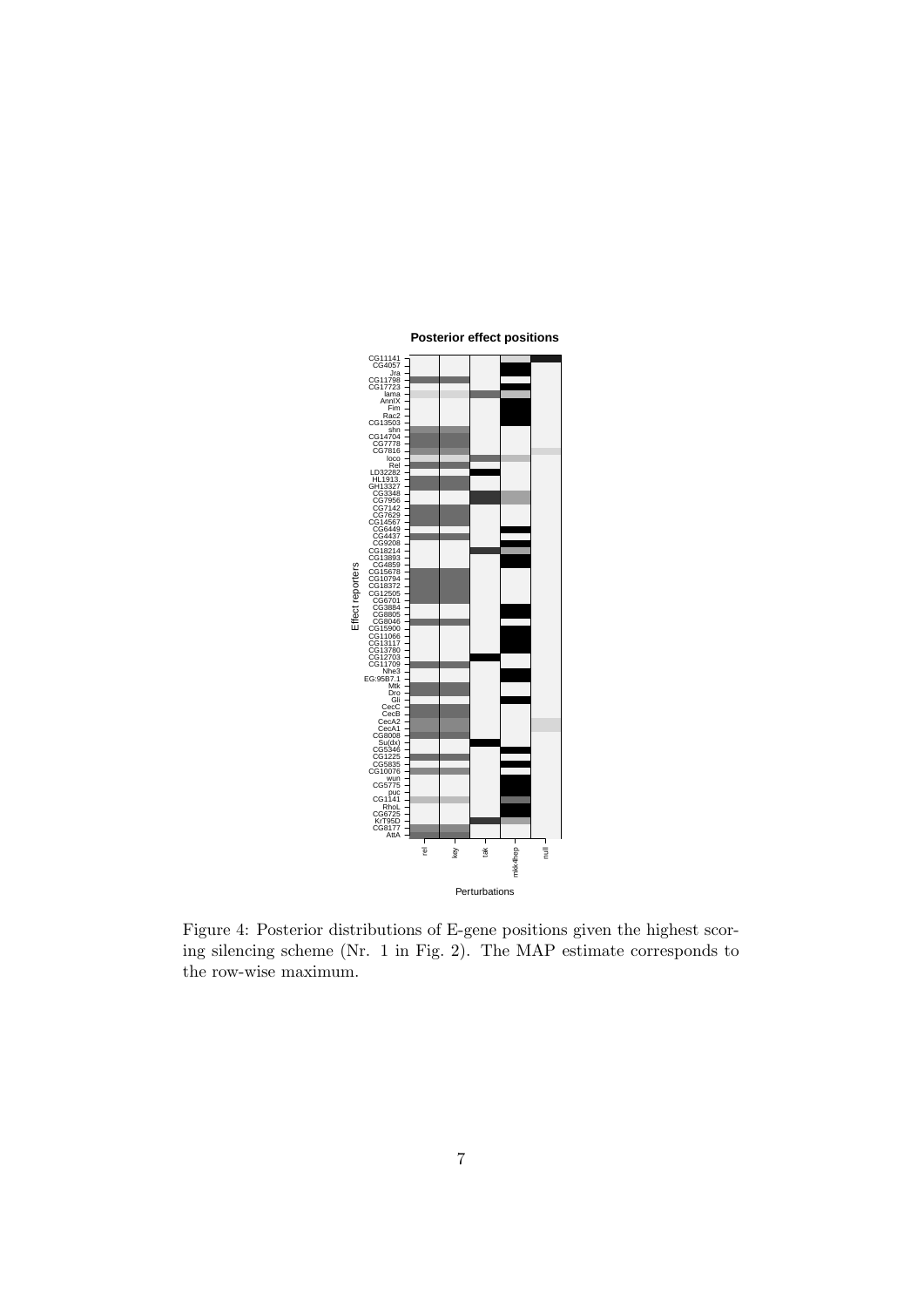#### 2.2 Exhaustive search Full marginal likelihood

Additionally to what we did in the paper [11] the PhD thesis [10] contains equations for a "full marginal likelihood" in which error probabilities  $\alpha$  and  $\beta$  are integrated out. This section shows that using this score we learn the same pathways as before.

```
> hyper$type="FULLmLL"
> hyper$hyperpara=c(1,9,9,1)
> result2 <- nem(res.disc$dat,inference="search",control=hyper,verbose=FALSE)
> result2
scores for 355 models
--> best model is number 334
Information on this model:
Object of class score
$graph: phenotypic hierarchy (graphNEL object) with genes
Inference scheme: FULLmLL
log posterior (marginal) likelihood $mLL: -242.925
Hyperparameters for error probability distributions: 1 9 9 1
network structure regularization parameter $lambda (default: 0): 0
Prior weight $delta for assigning E-genes to virtual S-gene 'null' (default: 1): 1
67 selected E-genes:
--> rel : 30 attached E-genes
--> key : 30 attached E-genes
--> tak : 9 attached E-genes
--> mkk4hep : 28 attached E-genes
--> null : 1 attached E-genes
```
NOTE: One E-gene can be attached to multiple S-genes



Figure 5: Same topologies as before.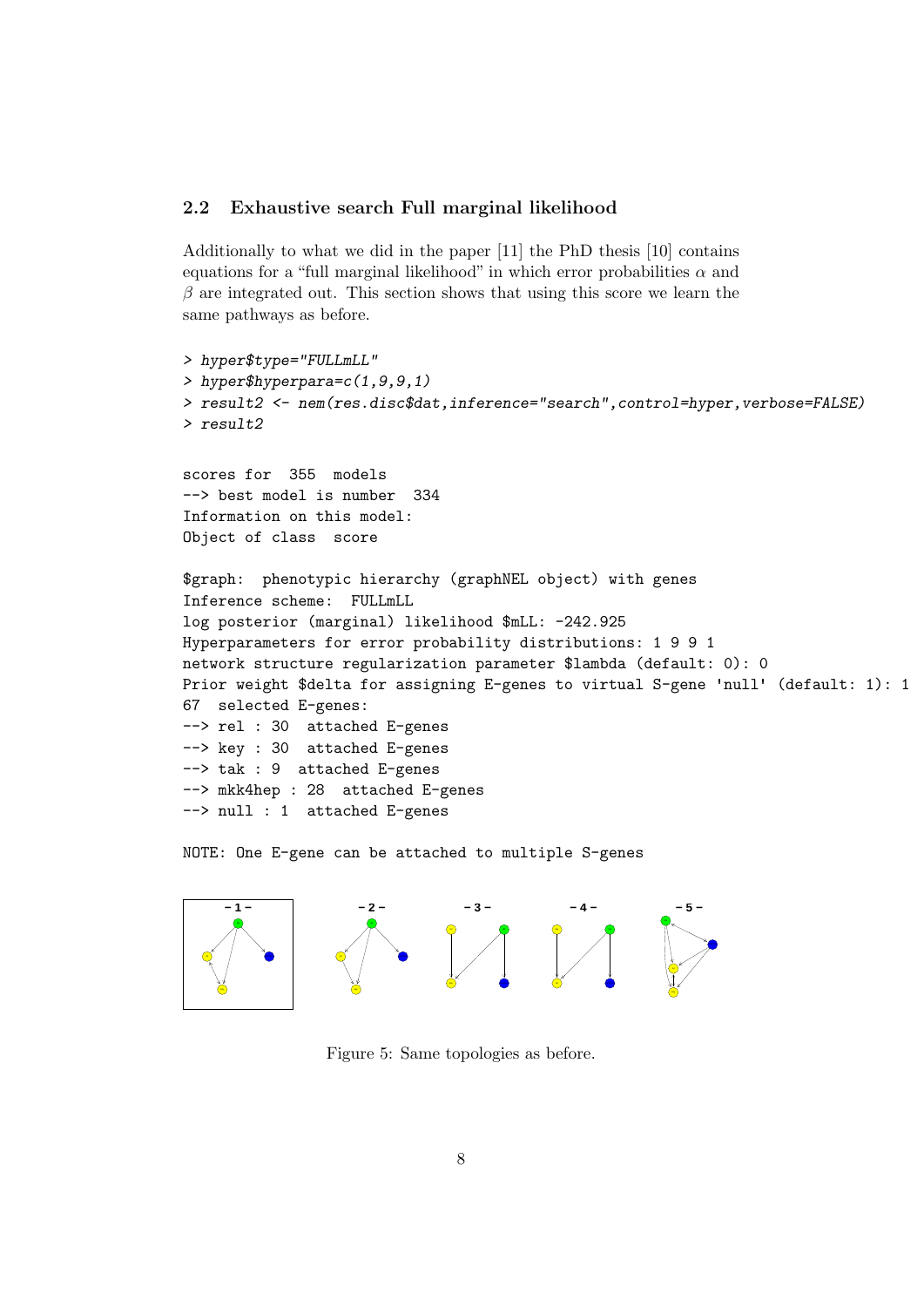

Figure 6: The best 30 scores by full marginal likelihood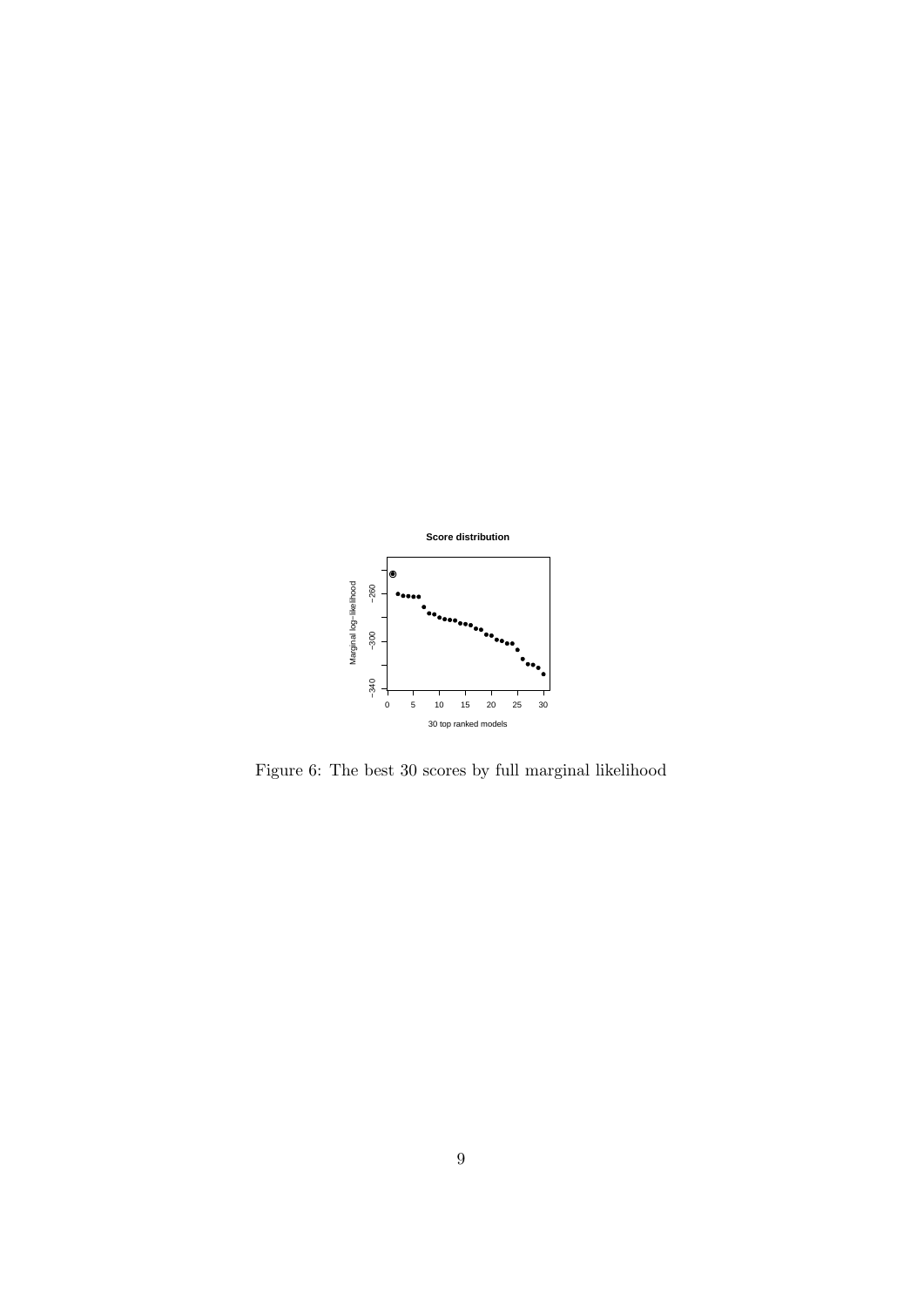

Figure 7: Posterior distributions of E-gene positions given the highest scoring silencing scheme (Nr. 1 in Fig. 5). The MAP estimate corresponds to the row-wise maximum.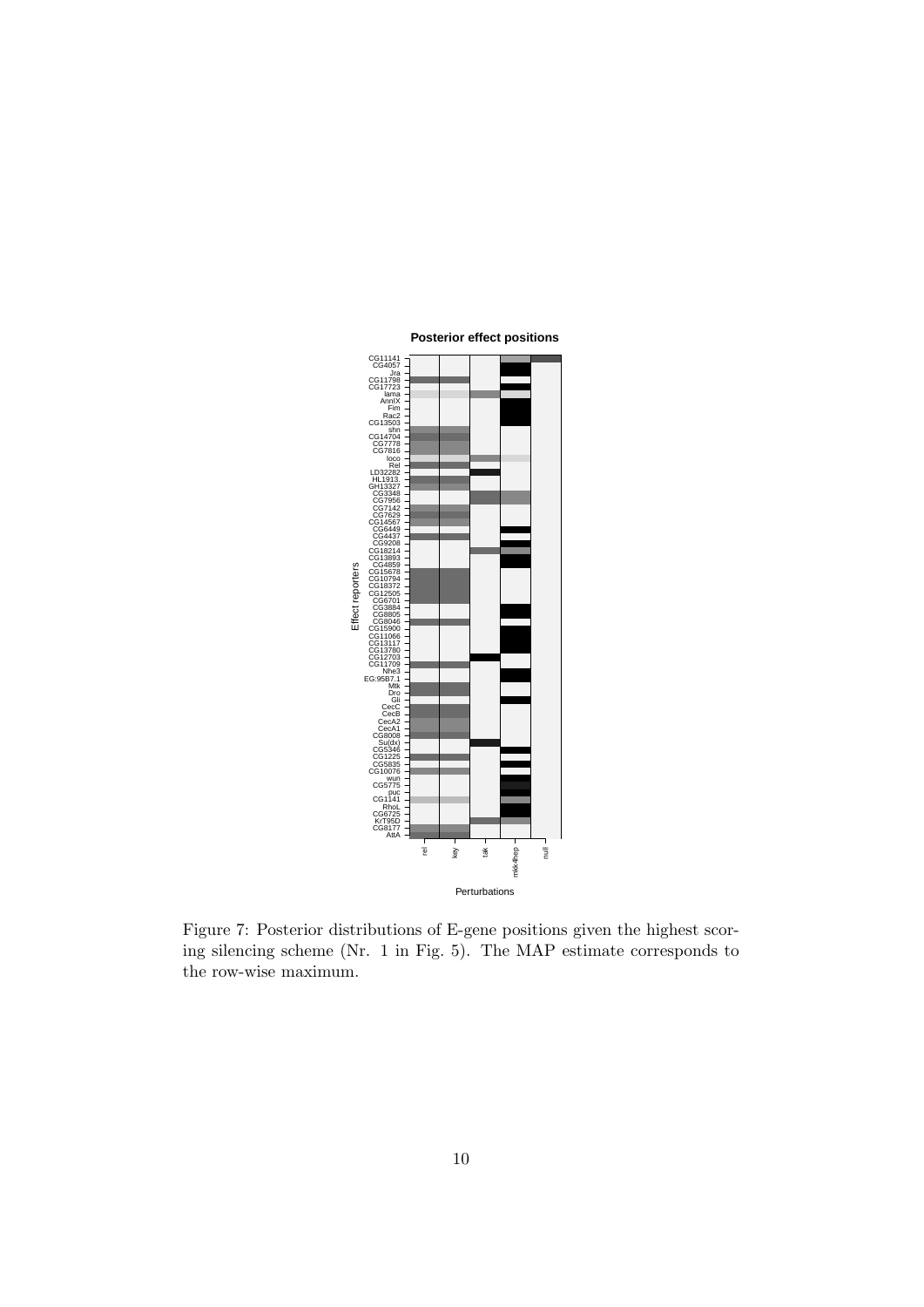#### 2.3 Edge-wise learning

```
Instead of scoring whole pathways, we can learn the model edge by edge [12].
For each pair of genes A and B we infer the best of four possible models:
A \cdot B (unconnected), A \rightarrow B (effects of A are superset of effects of B),
A \leftarrow B (subset), and A \leftrightarrow B (undistinguishable effects).
```

```
> resultPairs <- nem(res.disc$dat,inference="pairwise",control=hyper, verbose=FALSE)
> resultPairs
```

```
Object of class pairwise
```
6 2 3 1

```
$graph: phenotypic hierarchy (graphNEL object) with genes
Inference scheme: FULLmLL
log posterior (marginal) likelihood $mLL: -260.3361
Hyperparameters for error probability distributions: 1 9 9 1
network structure regularization parameter $lambda (default: 0): 0
Prior weight $delta for assigning E-genes to virtual S-gene 'null' (default: 1): 1
67 selected E-genes:
--> rel : 30 attached E-genes
--> key : 30 attached E-genes
--> tak : 9 attached E-genes
--> mkk4hep : 28 attached E-genes
--> null : 1 attached E-genes
NOTE: One E-gene can be attached to multiple S-genes
$scores: posterior distributions of local models
Summary of MAP estimates:
all .. -> <->
```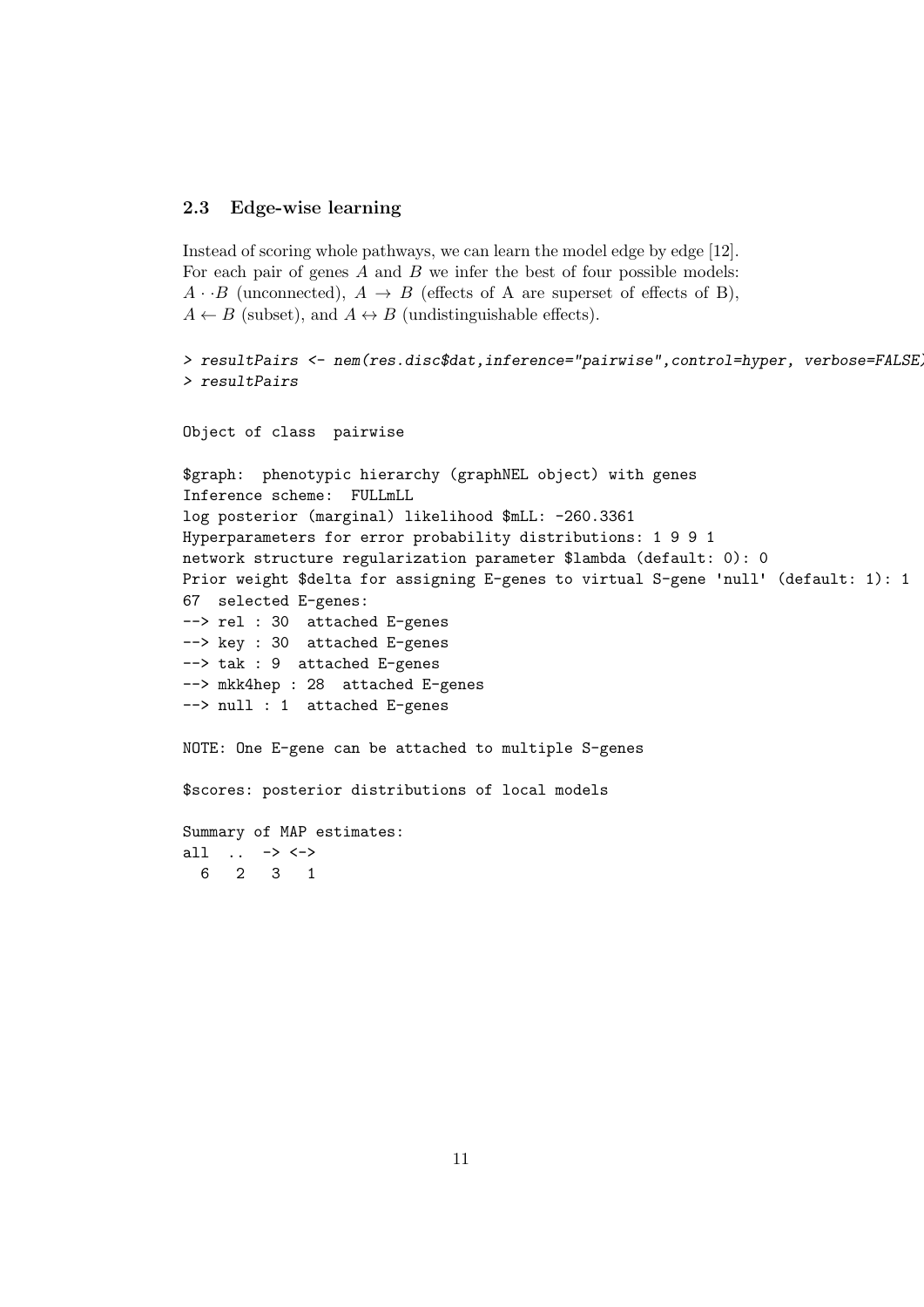

Figure 8: Result of edge-wise learning. Compare this to the result from global search. It looks exactely the same.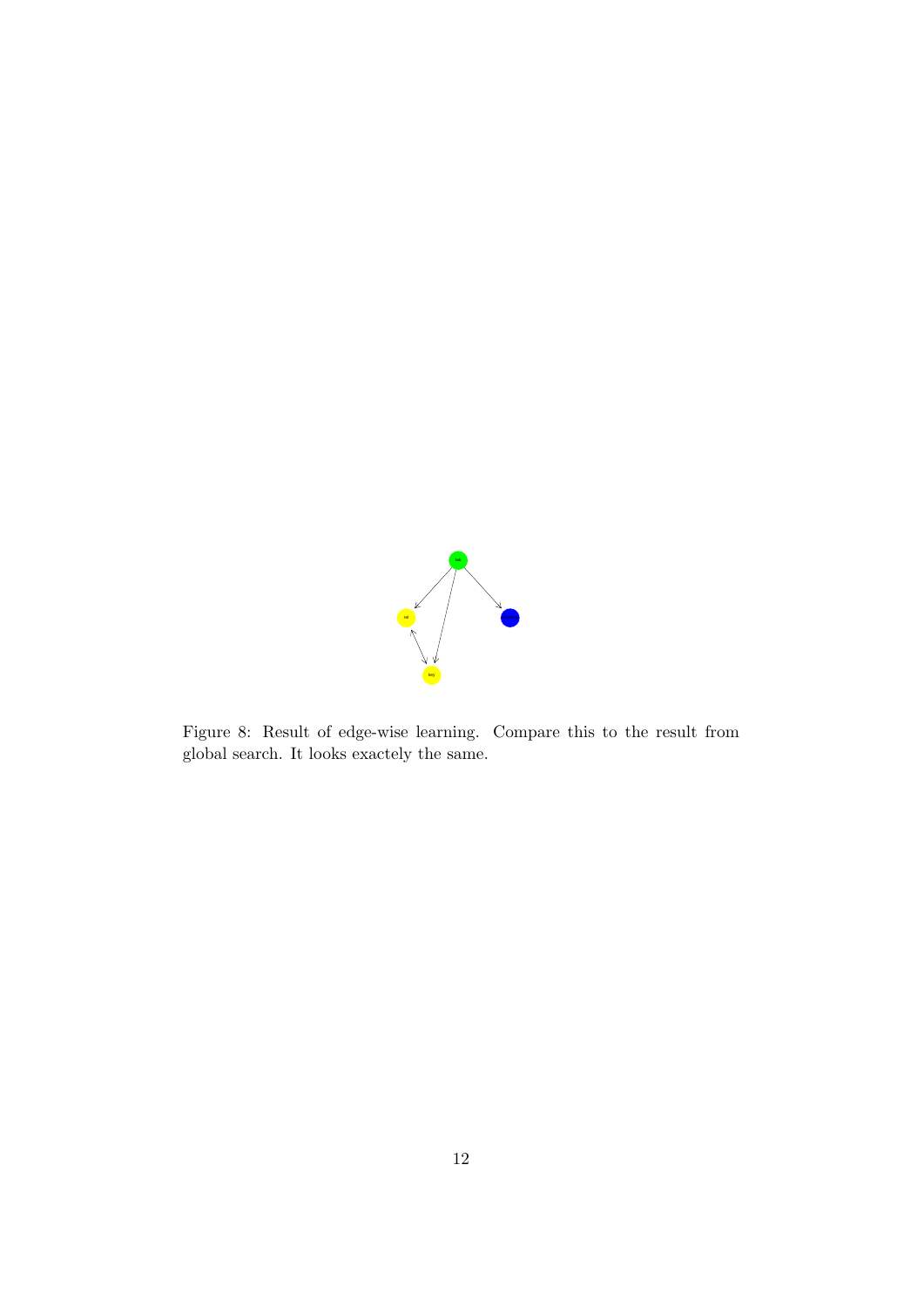#### 2.4 Inference from triples

Edge-wise learning assumes independence of edges. But this is not true in transitively closed graphs, where a direct edge must exist whenever there is a longer path between two nodes. Natural extension of edge-wise learning is inference from triples of nodes [12]. In the package nem we do it by

```
> resultTriples <- nem(res.disc$dat,inference="triples",control=hyper, verbose=FALSi
4 perturbed genes -> 4 triples to check (lambda = 0 )
> resultTriples
Object of class triples
$graph: phenotypic hierarchy (graphNEL object) with genes
Inference scheme: FULLmLL
log posterior (marginal) likelihood $mLL: -242.925
Hyperparameters for error probability distributions: 1 9 9 1
network structure regularization parameter $lambda (default: 0): 0
Prior weight $delta for assigning E-genes to virtual S-gene 'null' (default: 1): 1
67 selected E-genes:
--> rel : 30 attached E-genes
--> key : 30 attached E-genes
--> tak : 9 attached E-genes
--> mkk4hep : 28 attached E-genes
--> null : 1 attached E-genes
```
NOTE: One E-gene can be attached to multiple S-genes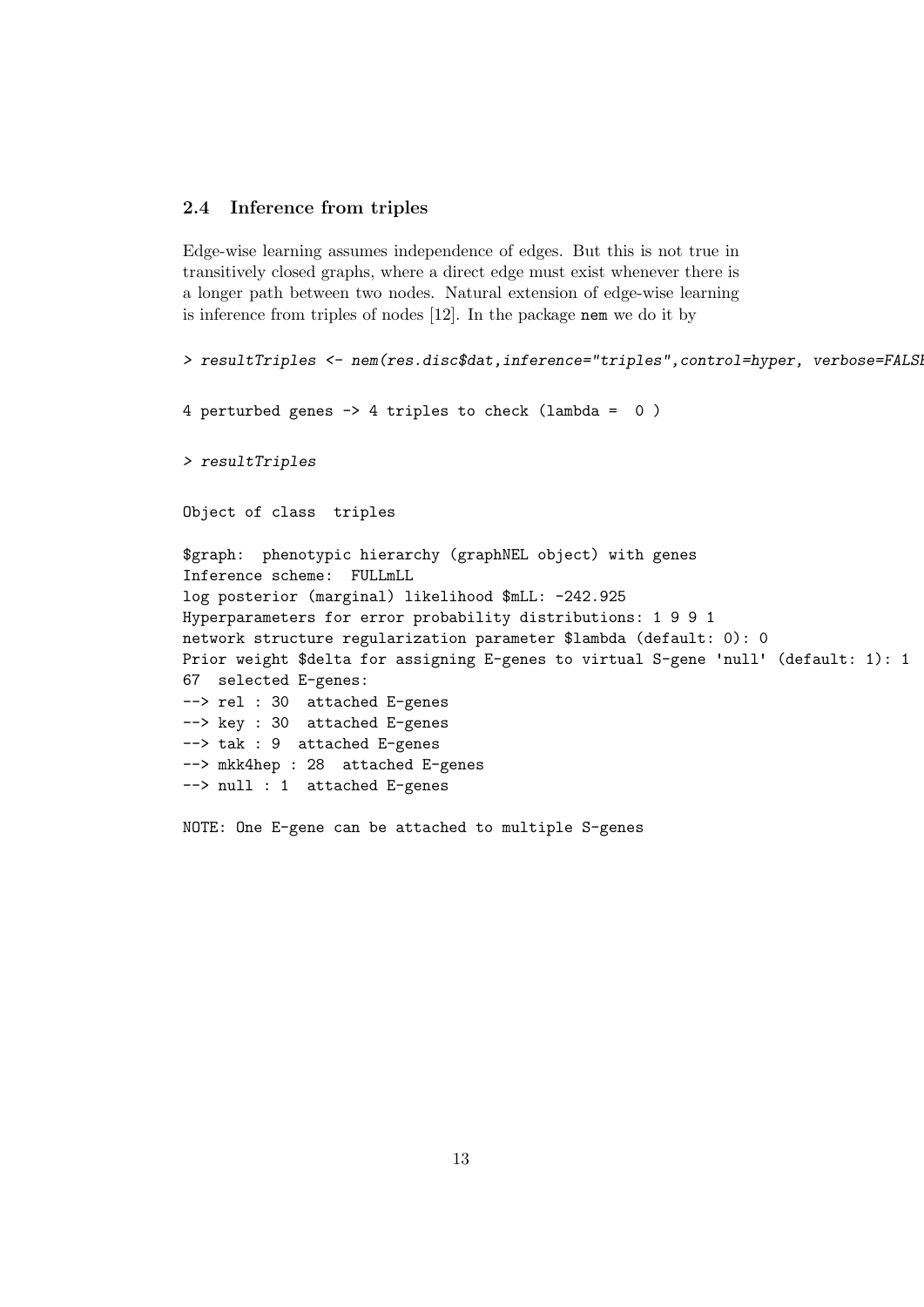

Figure 9: Result of triple learning. Compare this to the result from global search and pairwise learning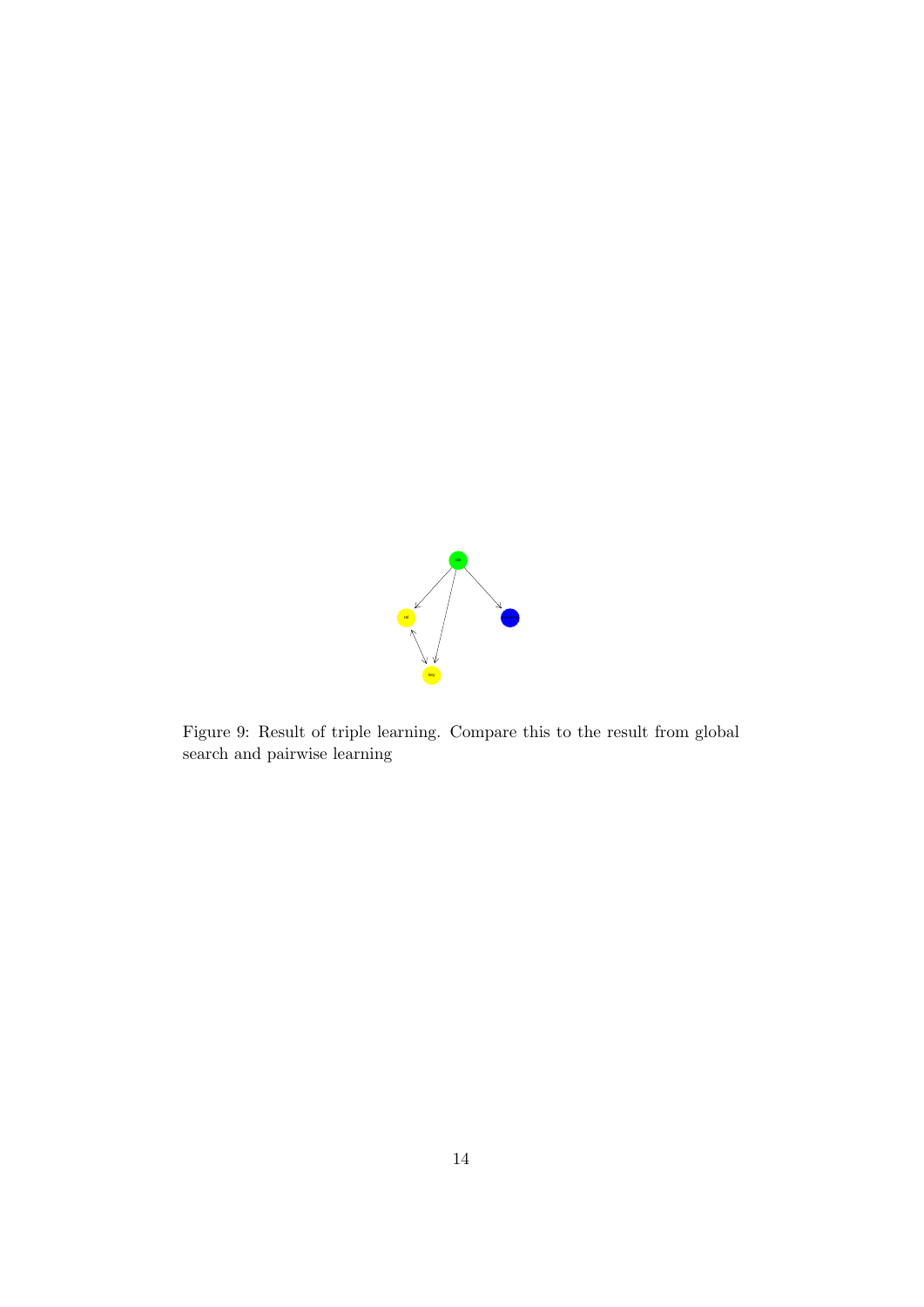#### 2.5 Inference with greedy hillclimbing

Greedy hillclimbing is a general search and optimization strategy known from the literature [14]. Given an initial network hypothesis (usually an empty graph) we want to arrive at a local maximum of the likelihood function by successively adding that edge, which adds the most benefit to the current network's likelihood. This procedure is continued until no improving edge can be found any more.

```
> resultGreedy <- nem(res.disc$dat,inference="nem.greedy",control=hyper, verbose=FA
Greedy hillclimber for 4 S-genes (lambda = 0)...
> resultGreedy
Object of class nem.greedy
$graph: phenotypic hierarchy (graphNEL object) with genes
Inference scheme: FULLmLL
log posterior (marginal) likelihood $mLL: -242.925
Hyperparameters for error probability distributions: 1 9 9 1
network structure regularization parameter $lambda (default: 0): 0
Prior weight $delta for assigning E-genes to virtual S-gene 'null' (default: 1): 1
67 selected E-genes:
--> rel : 30 attached E-genes
--> key : 30 attached E-genes
--> tak : 9 attached E-genes
--> mkk4hep : 28 attached E-genes
--> null : 1 attached E-genes
```
NOTE: One E-gene can be attached to multiple S-genes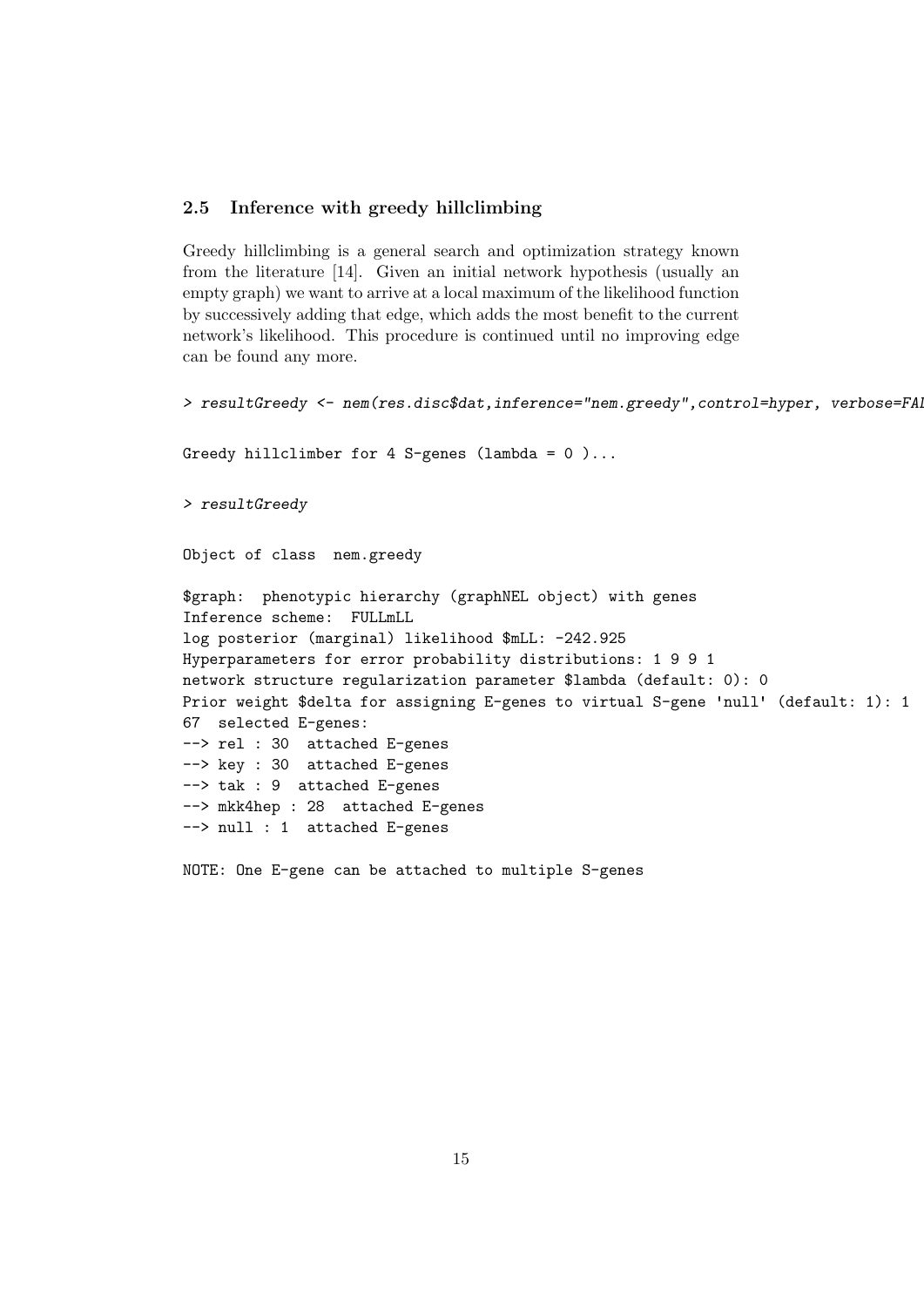

Figure 10: Result of greedy hillclimbing. It is exactly the same as for the exhaustive search.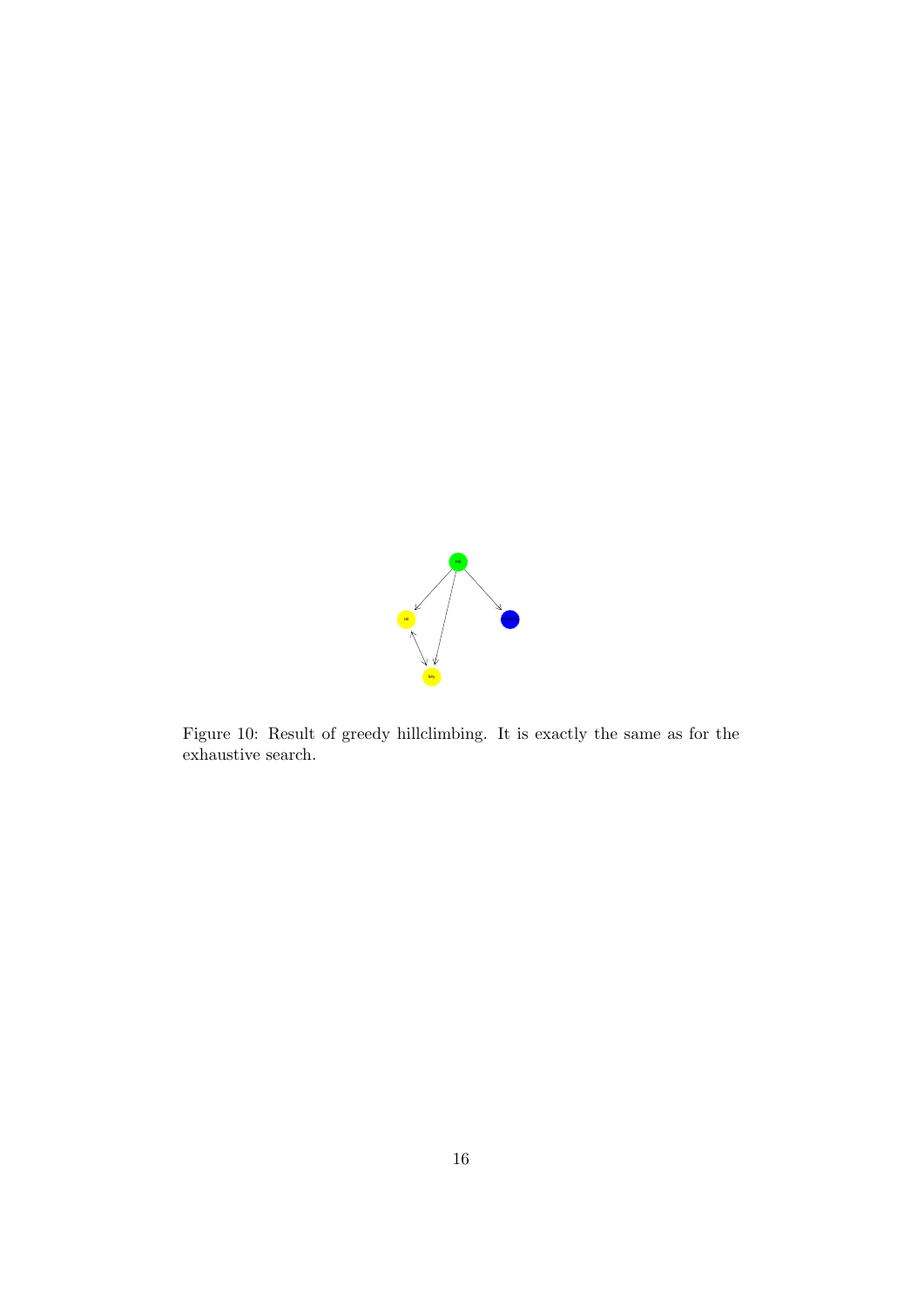#### **Cluster Dendrogram**





Figure 11: Basic idea of module networks: By successively moving down the cluster hierarchy we identify the clusters (modules) of S-genes, which are marked in red. They contain 4 S-genes at most and can be estimated via exhaustive search.

#### 2.6 Inference with module networks

Rather than looking for a complete network hypothesis at once the idea of the module network is to build up a graph from smaller subgraphs, called modules in the following [3, 4]. The module network is thus a divide and conquer approach: We first perform a hierarchical clustering of the preprocessed expression profiles of all S-genes, e.g. via average linkage. The idea is that S-genes with a similar E-gene response profile should be close in the signaling path. We now successively move down the cluster tree hierarchy until we find a cluster with only 4 S-genes at most. Figure 11 illustrates the idea with an assumed network of 10 S-genes. At the beginning we find  $S_8$  as a cluster singleton. Then by successively moving down the hierarchy we identify clusters  $S_6$ ,  $S_7$ ,  $S_1$ ,  $S_1$ 0,  $S_3$ ,  $S_2$ ,  $S_5$  and  $S_4$ ,  $S_9$ . All these clusters (modules) contain 4 S-genes at most and can thus be estimated by taking the highest scoring of all possible network hypotheses.

Once all modules have been estimated their connections are constructed.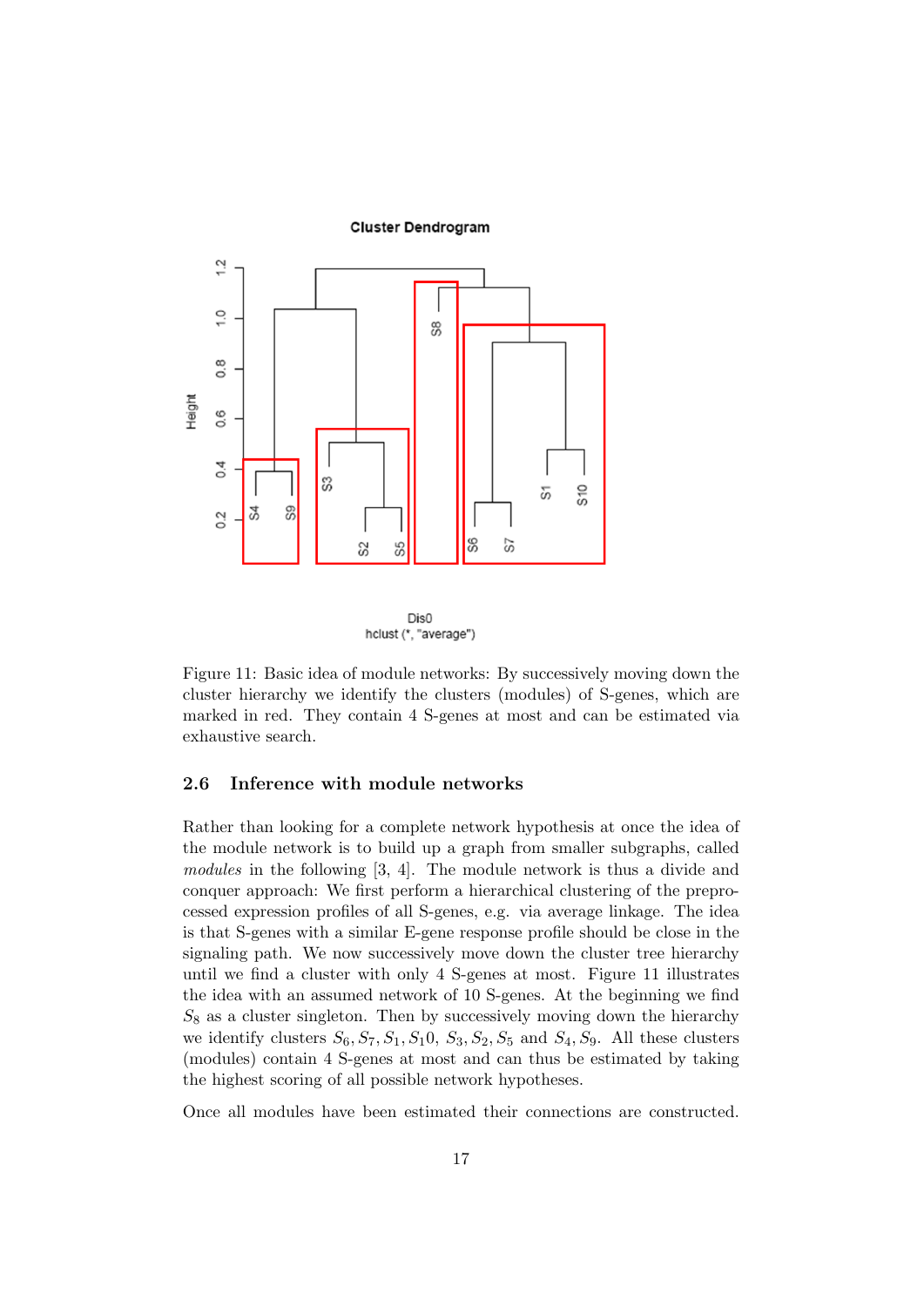This is done in a constraint greedy hillcimbing fashion: We successively add that edge between any pair of S-genes being contained in different modules, which increases the likelihood of the complete network most. This procedure is continued until no improvement can be gained any more, i.e. we have reached a local maximum of the likelihood function.

In the package nem we call the module network by

> resultMN <- nem(res.disc\$dat,inference="ModuleNetwork",control=hyper, verbose=FAL;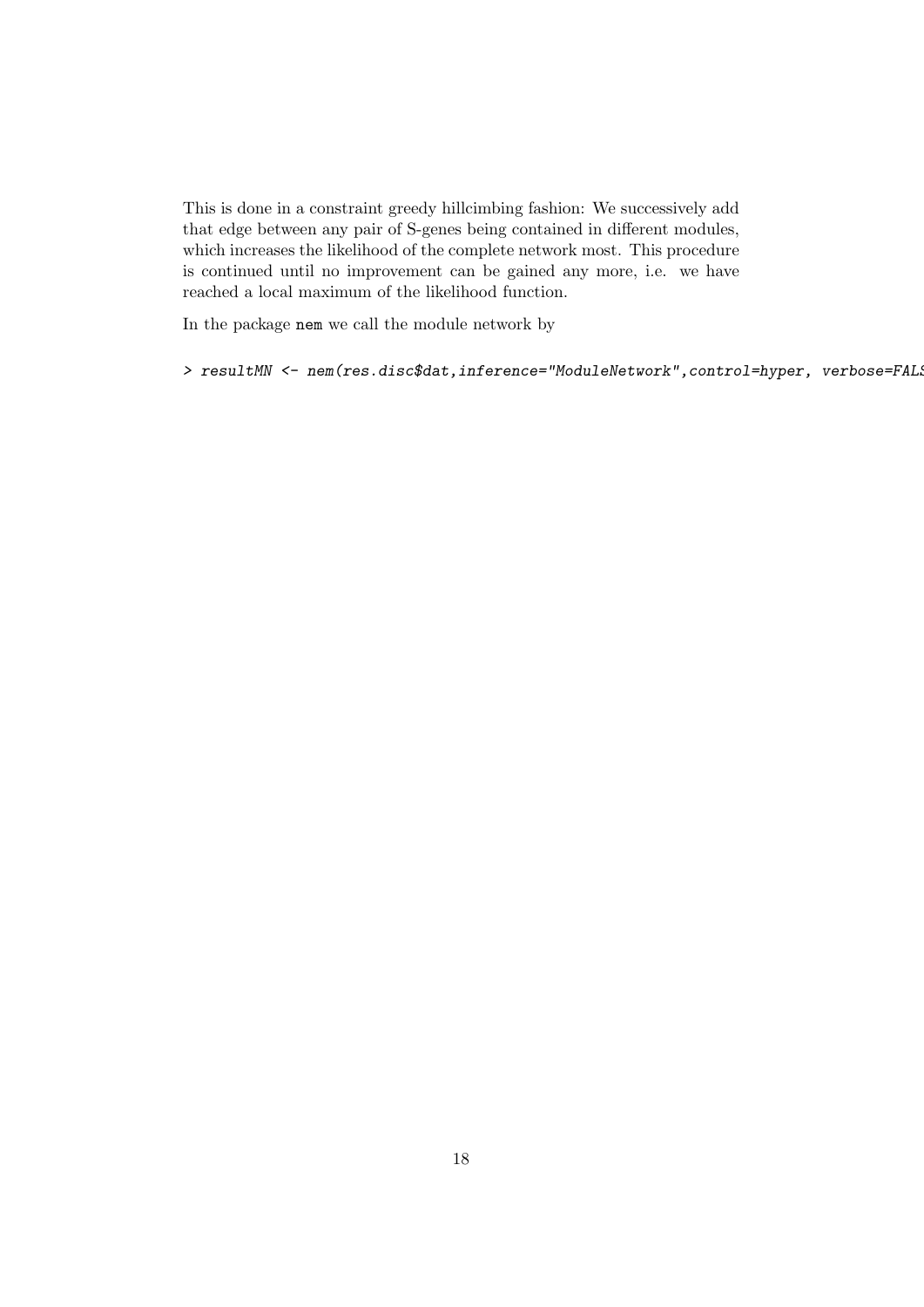# 2.7 Alternating optimization

The alternating optimization scheme was proposed in [15]. In contrast to the original approach by Markowetz et al. [11] there is a MAP estimate of the linking positions of E-genes to S-genes. The algorithm works as follows: Starting with an initial estimate of the linking of E-genes to S-genes from the data, we perform an alternating MAP optimization of the S-genes graph and the linking graph until convergence. As a final step we find a transitively closed graph most similar to the one resulting from the alternating optimization.

> resGreedyMAP <- nem(BoutrosRNAiLods, inference="nem.greedyMAP", control=hyper, ver Alternating optimization for 4 S-genes (lambda =  $0$ )... > resGreedyMAP Object of class nem.greedyMAP \$graph: phenotypic hierarchy (graphNEL object) with genes Inference scheme: CONTmLLMAP log posterior (marginal) likelihood \$mLL: 254.5843 network structure regularization parameter \$lambda (default: 0): 0 Prior weight \$delta for assigning E-genes to virtual S-gene 'null' (default: 1): 1 37 selected E-genes: --> rel : 17 attached E-genes --> key : 17 attached E-genes --> tak : 20 attached E-genes --> mkk4hep : 0 attached E-genes --> null : 31 attached E-genes

NOTE: One E-gene can be attached to multiple S-genes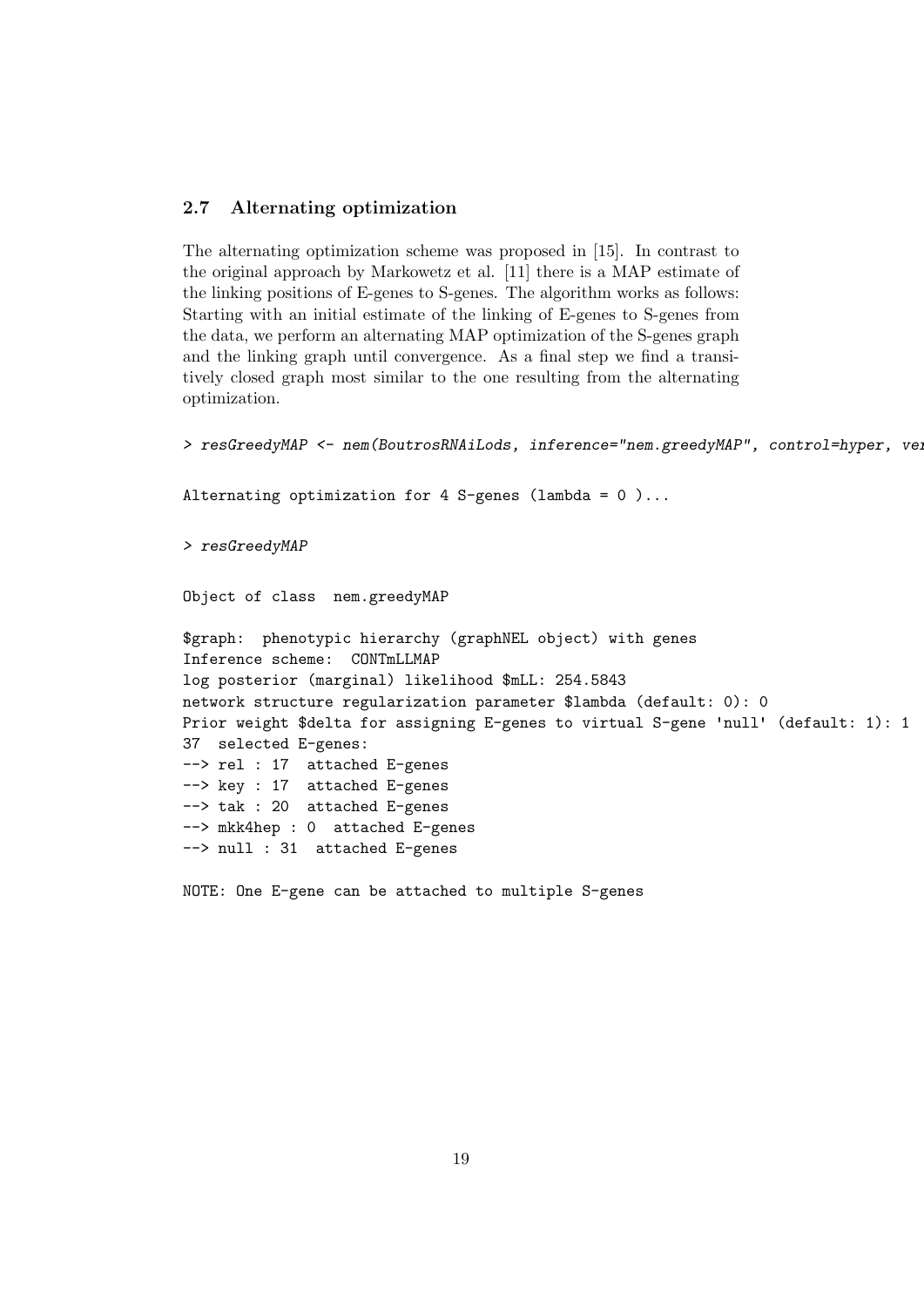

Figure 12: Result of the alternating MAP optimization.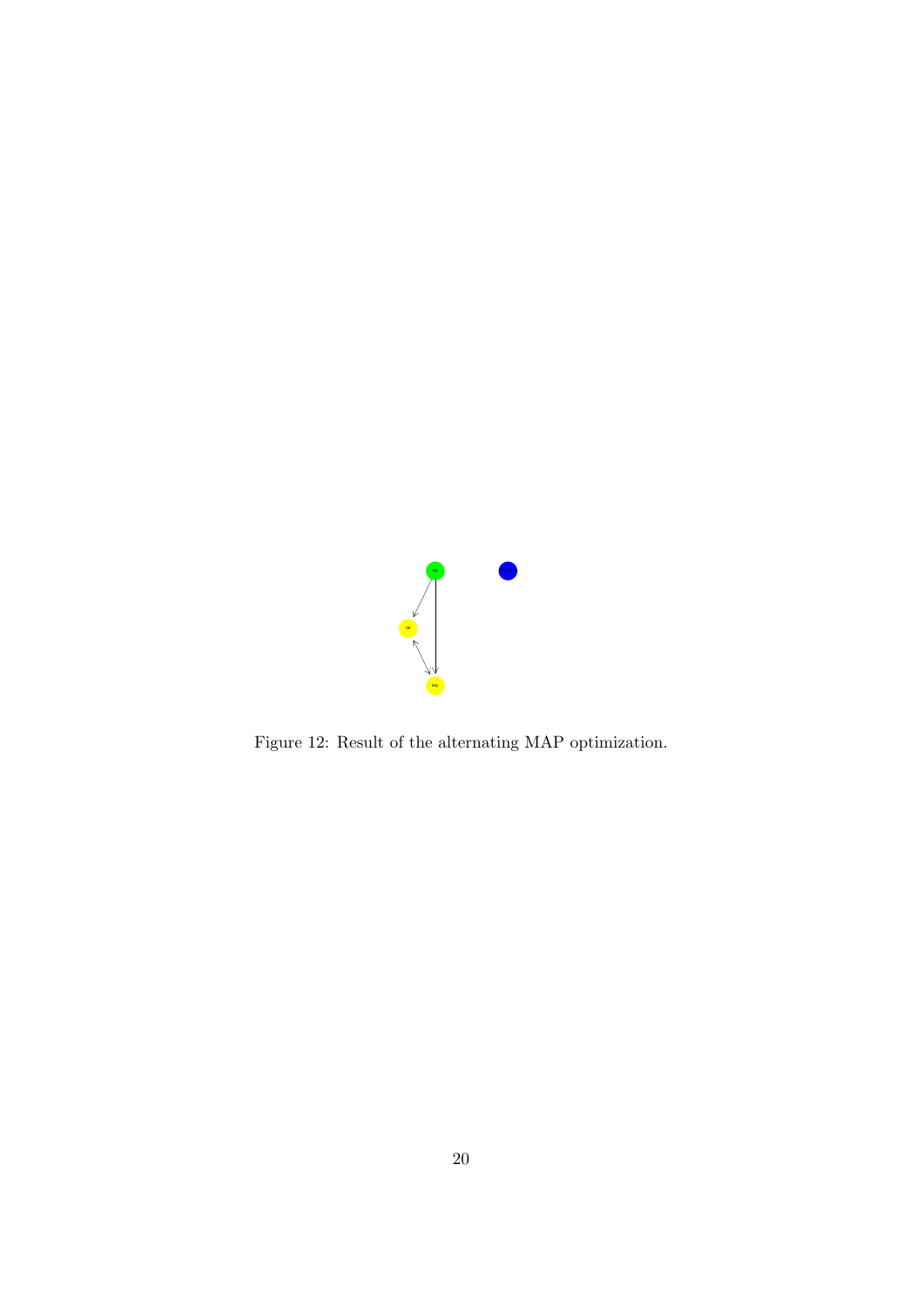# 2.8 Incorporating prior Assumptions

#### 2.8.1 Regularization

The nem package allows to specify a prior on the network structure itself. This can be thought of biasing the score of possible network hypotheses towards prior knowledge. It is crucial to understand that in principle in any inference scheme there exist two competing goals: Belief in prior assumptions / prior knowledge versus belief in data. Only trusting the data itself may lead to overfitting, whereas only trusting in prior assumptions does not give any new information and prevents learning. Therefore, we need a trade-off between both goals via a regularization constant  $\lambda > 0$ , which specifies the belief in our prior assumptions. In the simplest case our assumption could be that the true network structure is sparse, i.e. there are only very few edges. More complex priors could involve separate prior edge probabilities  $(c.f. [3, 4]).$ 

```
> hyperPm = diag(4)> hyper$lambda = 10
> resultRegularization <- nem(res.disc$dat, inference="search", control=hyper, verbe
> resultRegularization
scores for 355 models
--> best model is number 125
Information on this model:
Object of class score
$graph: phenotypic hierarchy (graphNEL object) with genes
Inference scheme: FULLmLL
log posterior (marginal) likelihood $mLL: -265.664
Hyperparameters for error probability distributions: 1 9 9 1
network structure regularization parameter $lambda (default: 0): 10
Prior weight $delta for assigning E-genes to virtual S-gene 'null' (default: 1): 1
67 selected E-genes:
--> rel : 3 attached E-genes
--> key : 30 attached E-genes
--> tak : 9 attached E-genes
--> mkk4hep : 28 attached E-genes
--> null : 1 attached E-genes
NOTE: One E-gene can be attached to multiple S-genes
```
In practice we would like to choose a  $\lambda$  in an automated fashion. This leads to an instance of the classical model selection problem (e.g. [8]) in statistical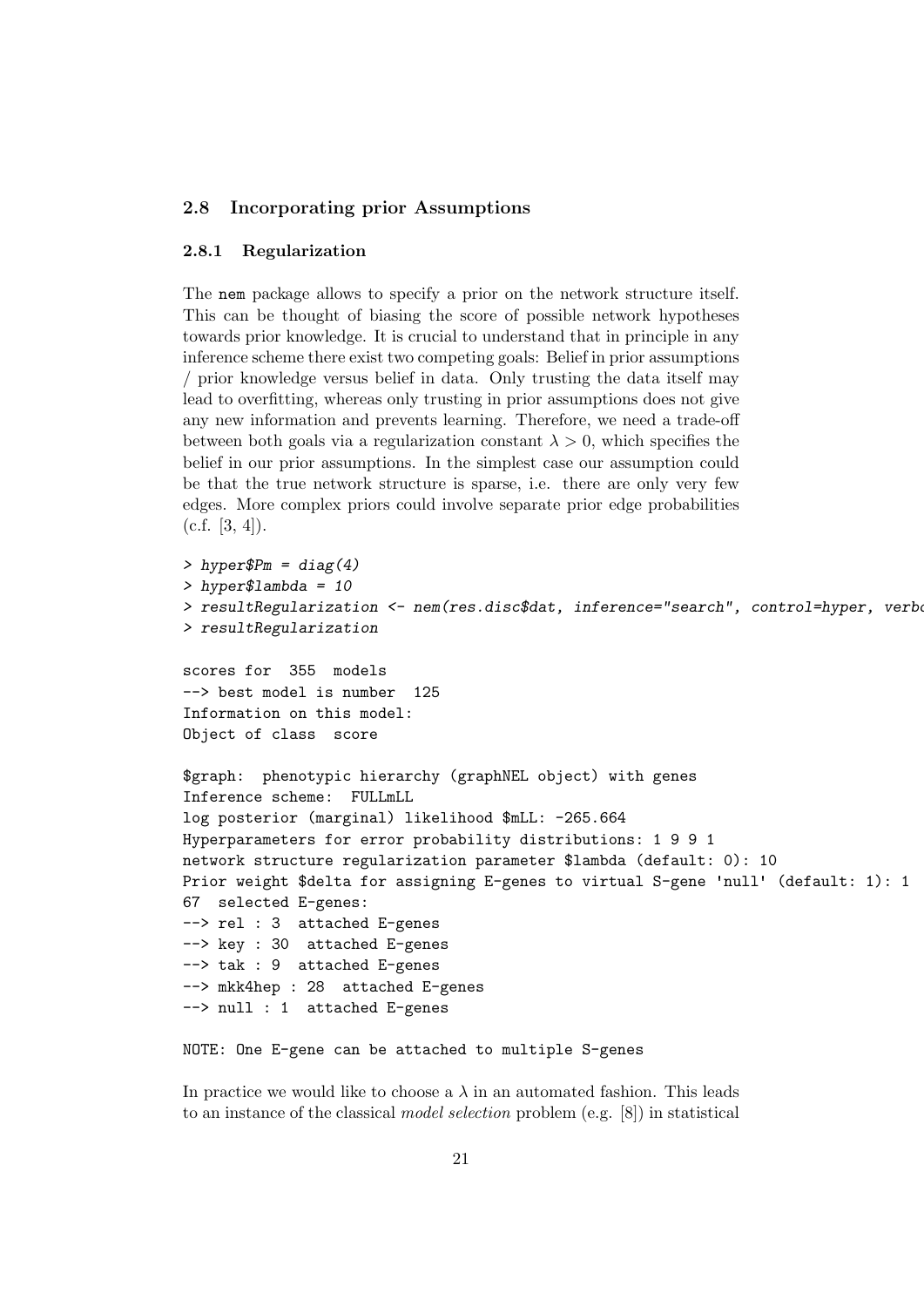

Figure 13: Result of module network learning with regularization towards sparse graph structures  $(\lambda = 10)$ .

learning. One way of dealing with it is to tune  $\lambda$  such that the *Bayesian* information criterion (BIC)

$$
BIC(\lambda, \Phi_{opt}) = -2\log P(D|\Phi_{opt}) + \log(n)d(\lambda, \Phi_{opt})
$$
\n(2)

becomes minimal [8]. Here  $d(\lambda, \Phi_{opt})$  denotes the number of parameters in the highest scoring network structure  $\Phi_{opt}$  haven n S-genes. Here the number of parameters is estimated as:

$$
d(\lambda, \Phi) = \sum_{i,j} 1_{|\Phi_{ij} - \hat{\Phi}_{ij}| > 0}
$$
 (3)

where  $\hat{\Phi}$  is the prior network.

> resultModsel <- nemModelSelection(c(0.01,1,100),res.disc\$dat, control=hyper,verbos

```
Greedy hillclimber for 4 S-genes (lambda = 0.01 )...
Greedy hillclimber for 4 S-genes (lambda = 1)...
```

```
Greedy hillclimber for 4 S-genes (lambda = 100)...
```
#### 2.8.2 Bayesian Model Selection

Searching for an optimal regularization constant relates to a frequentistic point of view to incorporate prior knowledge. Instead, from a Bayesian perspective one should define a prior on the regularization parameter and integrate it out. Here, this is done by assuming an inverse gamma distribution prior on  $\nu = \frac{1}{2\lambda}$  with hyperparameters 1,0.5, which leads to a simple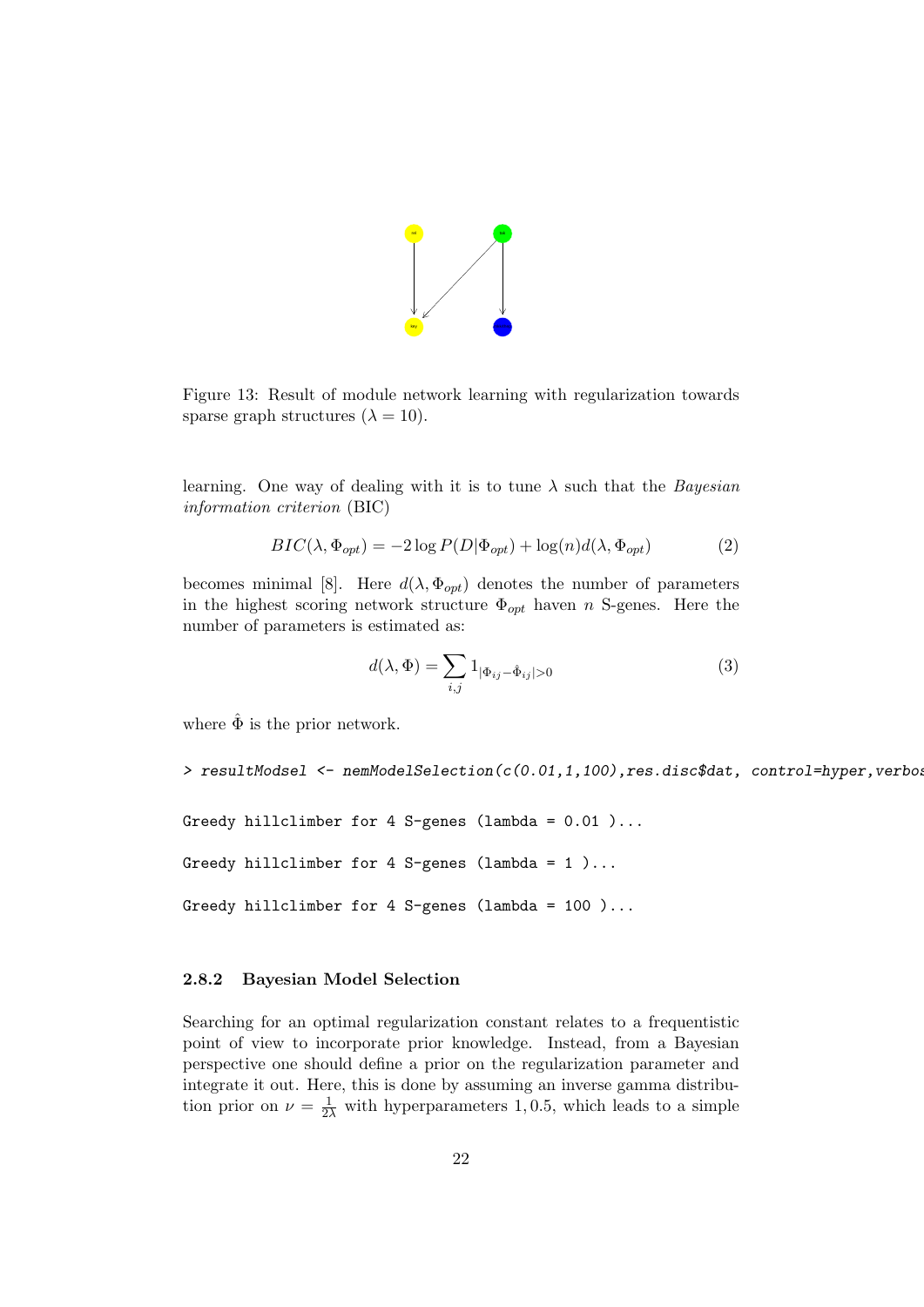

Figure 14: Result of module network learning with regularization towards sparse graph structures and automatic model selection.

closed form of the full prior [4]. An advantage of the Bayesian perspective is that no explicit model selection step is needed. Furthermore, there is evidence, that compared to the frequentistic method the Bayesian approach using the same amount of prior knowledge yields a higher increase of the reconstructed network's sensitivity

| > $hyper$1ambda=0$                                  | # set regularization parameter to 0                                                   |  |
|-----------------------------------------------------|---------------------------------------------------------------------------------------|--|
| > hyper\$Pm                                         | # this is our prior graph structure                                                   |  |
| $[,1]$ $[,2]$ $[,3]$ $[,4]$                         |                                                                                       |  |
| [1,] 1 0<br>$\overline{0}$                          |                                                                                       |  |
| $\begin{matrix} 0 & 1 & 0 & 0 \end{matrix}$<br>[2,] |                                                                                       |  |
| $\begin{matrix}0&0&1&0 \end{matrix}$<br>[3,]        |                                                                                       |  |
| [4,]<br>$\overline{0}$<br>$0\qquad 0$               |                                                                                       |  |
|                                                     | > resultBayes <- nem(res.disc\$dat, control=hyper, verbose=FALSE) # now we use Bayes: |  |
|                                                     | Greedy hillclimber for 4 S-genes (lambda = $0$ )                                      |  |
| $>$ resultBayes                                     |                                                                                       |  |
| Object of class nem.greedy                          |                                                                                       |  |
|                                                     | \$graph: phenotypic hierarchy (graphNEL object) with genes                            |  |
| Inference scheme: FULLmLL                           |                                                                                       |  |
|                                                     | log posterior (marginal) likelihood \$mLL: -260.3361                                  |  |
|                                                     | Hyperparameters for error probability distributions: 1 9 9 1                          |  |
|                                                     | network structure regularization parameter \$lambda (default: 0): 0                   |  |
|                                                     | Prior weight \$delta for assigning E-genes to virtual S-gene 'null' (default: 1): 1   |  |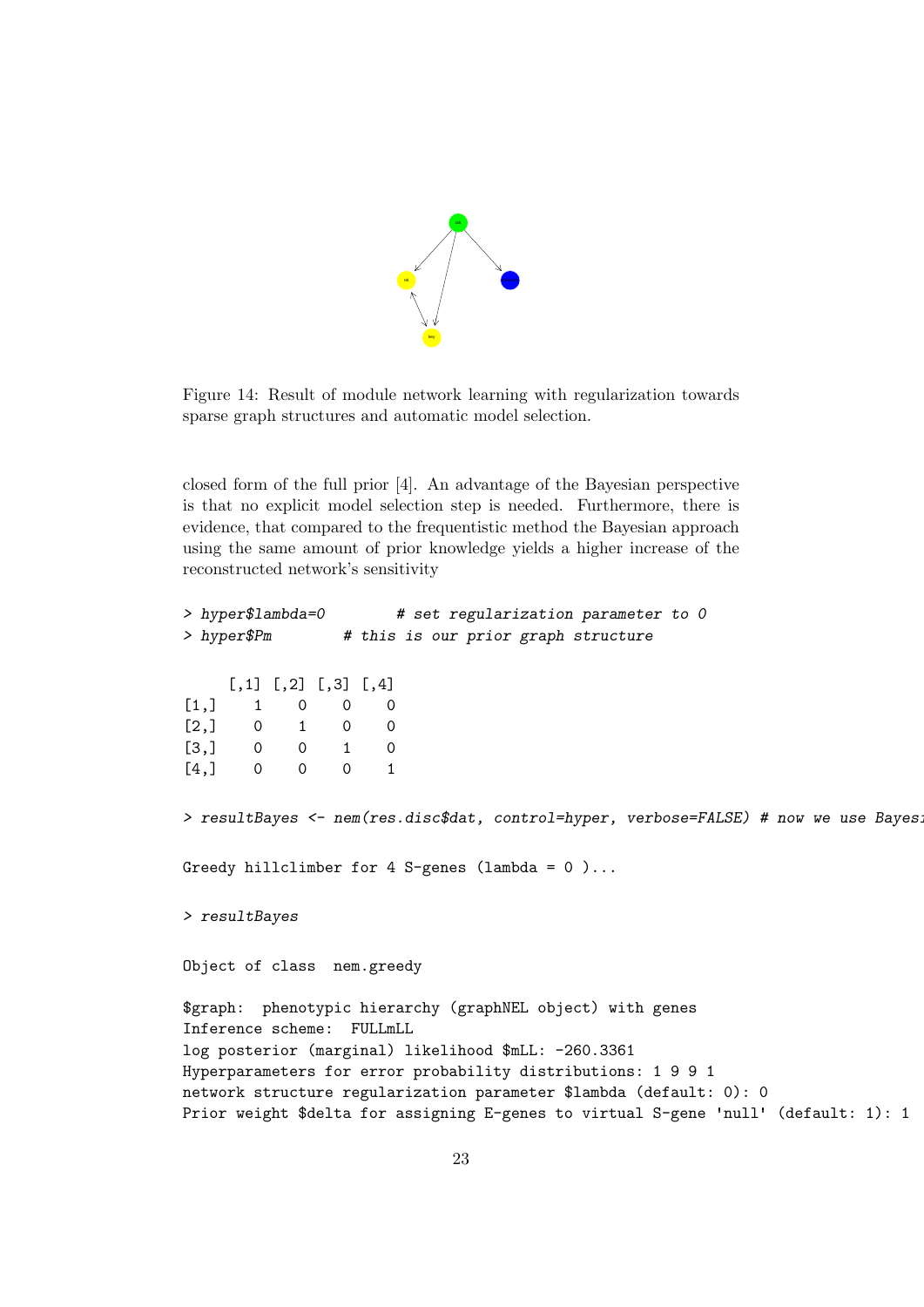```
67 selected E-genes:
--> rel : 30 attached E-genes
--> key : 30 attached E-genes
--> tak : 9 attached E-genes
--> mkk4hep : 28 attached E-genes
--> null : 1 attached E-genes
```
NOTE: One E-gene can be attached to multiple S-genes



Figure 15: Result of module network learning with a Bayesian network prior favoring sparse graphs.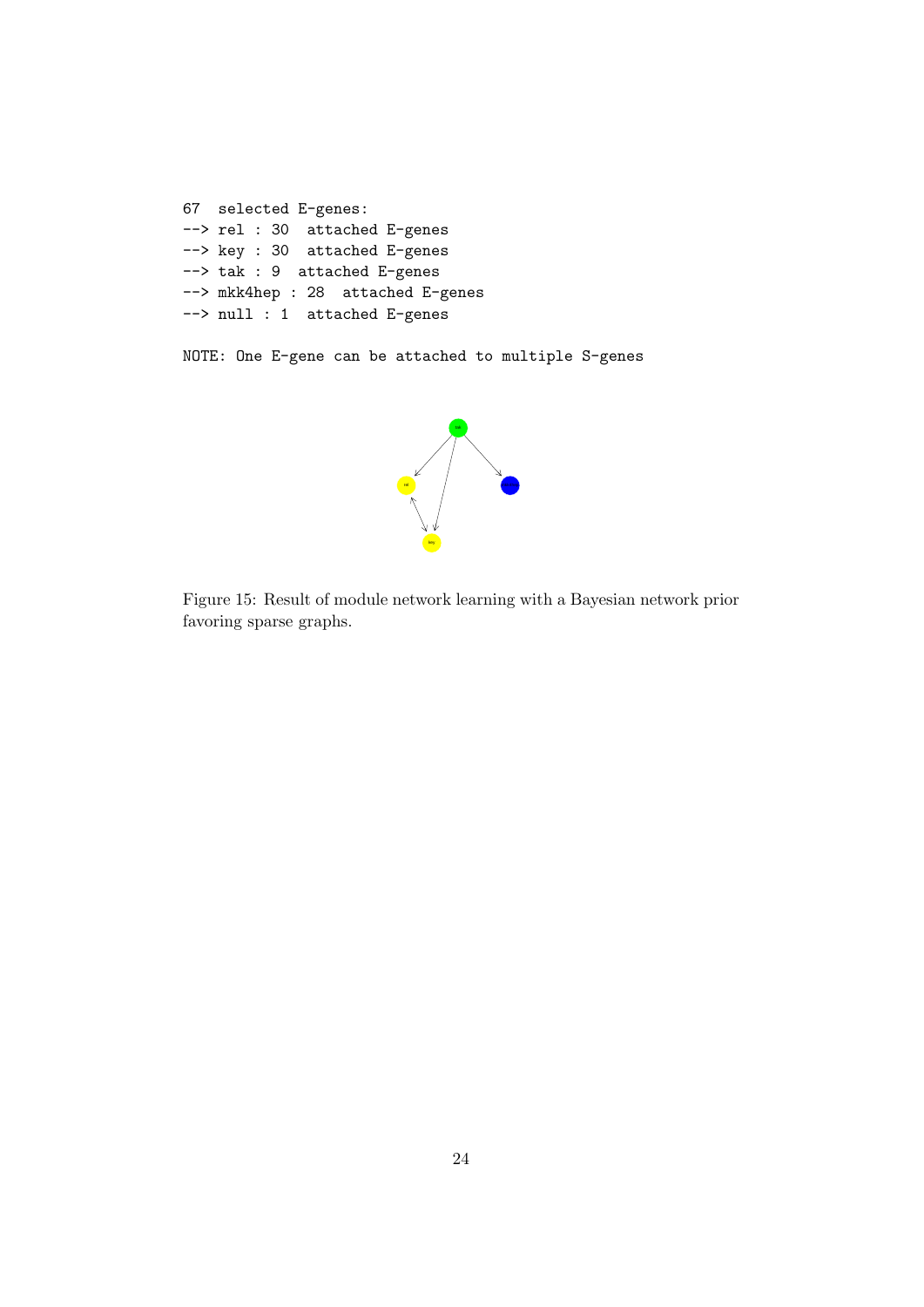#### 2.9 Omitting the Data Discretization Step

In general, performing a data discretization on the expression profiles as described in Sec. 1 can be critical, especially, if not both, positive and negative controls are available. An alternative is given by taking the raw p-value profiles obtained from testing for differential gene expression. In this situation we assume the individual  $p$ -values in the data matrix to be drawn from a mixture of a uniform, a  $Beta(1,\beta)$  and a  $Beta(\alpha,1)$  distribution. The parameters of the distribution are fitted via an EM algorithm [4]. The nem package supports such a data format using the options type = "CONTmLLBayes" and type = "CONTmLLMAP" in the call of the function nem. Moreover there is a function getDensityMatrix, which conveniently does all the fitting of the p-value densities and produces diagnostic plots into a user specified directory. We always recommend to use the full microarray without any filtering for fitting the *p*-value densities, since filtering could destroy the supposed form of the p-value distributions.

An alternative to the *p*-value density (which we do not recommend here from our practical experience), is to use log-odds (B-values), which compare the likelihood of differential expression with the likelihood of non-differential expression of a gene. B-values can be used in the nem package in the same way as (log)  $p$ -value densities. The inference scheme type = "CONTmLLBayes" corresponds to the original one in [11], where linkage positions of E-genes to S-genes are integrated out. The inference scheme type = "CONTmLLMAP" was proposed in [15], where we have a MAP estimate of linkage positions.

A further possibility to omit the data discretization step is to calculate the effect probability for each gene based on given the empirical distributions of the controls. Note that for this purpose both, positive and negative controls should be available.

```
> logdensities = getDensityMatrix(myPValueMatrix,dirname="DiagnosticPlots")
```

```
> nem(logdensities[res.disc$sel,],type="CONTmLLBayes",inference="search")
```

```
> nem(logdensities[res.disc$sel,],type="CONTmLLMAP",inference="search")
```

```
> preprocessed <- nem.cont.preprocess(BoutrosRNAiExpression,neg.control=1:4,pos.cont
```
> nem(preprocessed\$prob.influenced,type="CONTmLL",inference="search")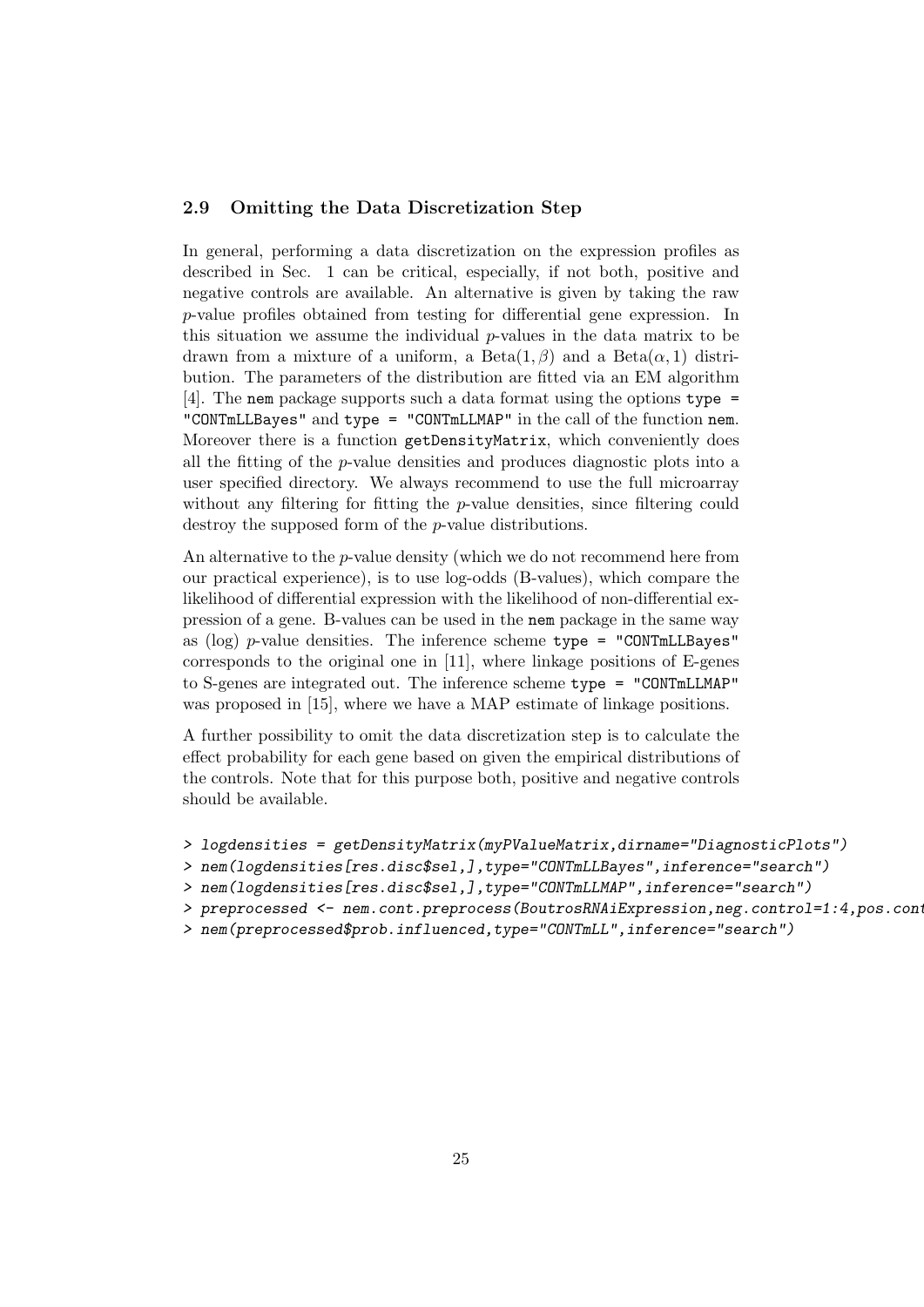#### 2.10 Selection of E-Genes

There exists two mechanisms to select E-genes implemented in nem, which can be used complementary to each other [6]:

- A-priori filtering of E-genes, which show a pattern of differential expression, which can be expected to be non-random
- Automated subset selection of most relevant E-genes within the network estimation procedure.

Automated subset selection of most relevant E-genes works as follows: A virtual "null" S-gene is used, to which E-genes are assigned, that are irrelevant. The prior probability for assigning an E-gene to the "null" S-genes is  $\frac{\delta}{n}$ , where  $\delta > 0$  and *n* is the number of S-genes + 1. Since version > 2.18.0 E-gene selection is done per default. The parameter  $\delta$  can optionally be tuned via the BIC model selection criterion.

For a given network hypothesis we can also check, which E-Genes had the highest positive contribution to the network hypothesis.

```
> mydat = filterEGenes(Porig, logdensities) # a-priori filtering of E-genes
> hyper$selEGenes = TRUE
> hyper$type = "CONTmLLBayes"
> resAuto = nem(mydat,control=hyper) # use filtered data to estimate a network; per:
> most.relevant = getRelevantEGenes(as(resAuto$graph, "matrix"), mydat)$selected # :
```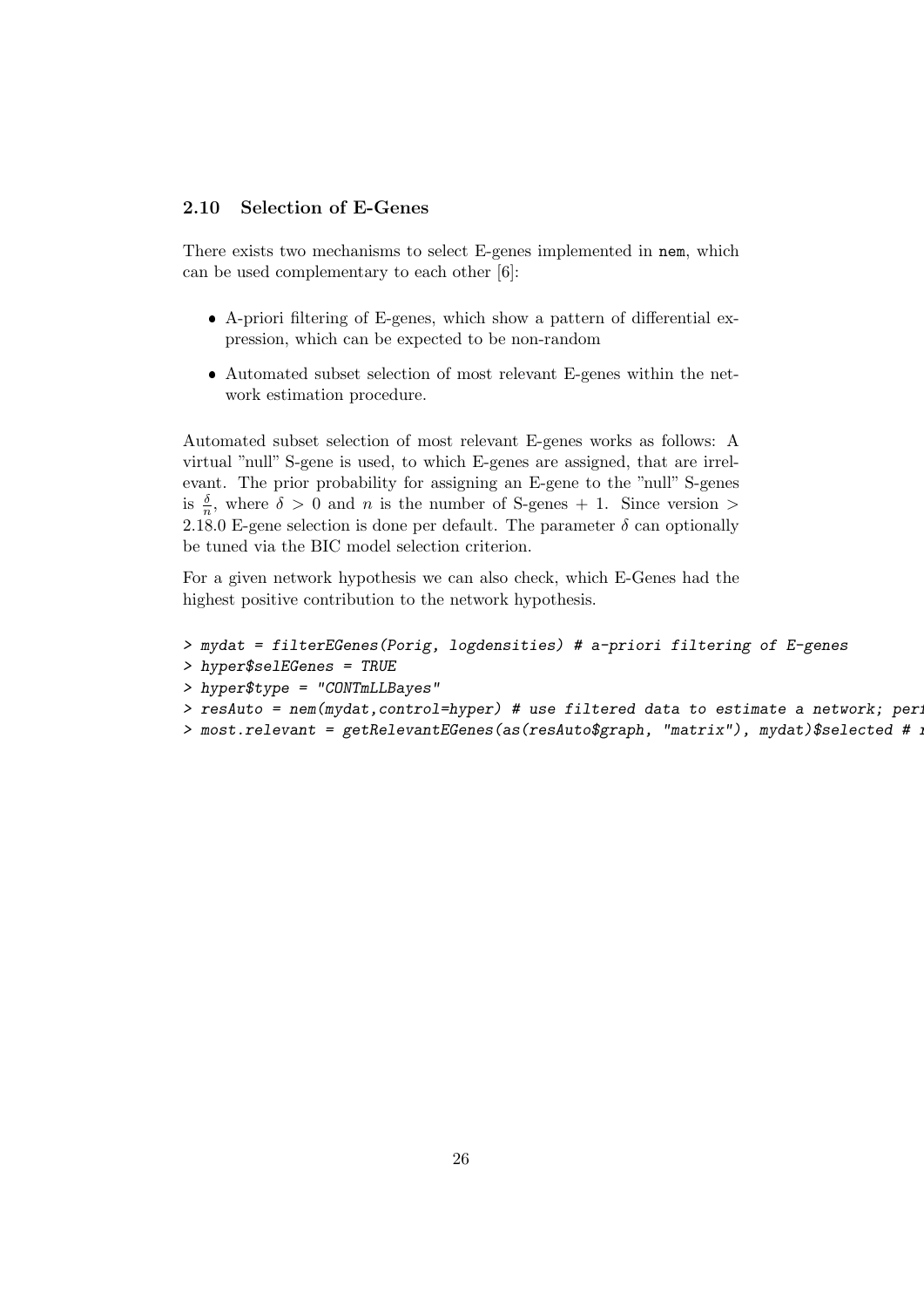#### 2.11 Statistical Stability and Significance

An important step after network inference is some kind of validation. In abscence of the true network this step is rather difficult. We have implemented several possible tests, which may also be used in addition to each other [6]:

- Statistical significance: Possibly the least demand we have for our inferred network is, that it should be significantly superior to a random one. We sample  $N$  (default 1000) random networks from a null distribution and compare their marginal posterior likelihood to that of the estimated network. The fraction of how often a random network is better than the inferred one yields an exact p-value. An alternative to draw completely random networks, is to permute the node labels of the inferred network. This yields a degree distribution, which is always the same as in the inferred network.
- Bootstrapping: We wish our network to be stable against small changes in our set of E-genes. Therefore, we use bootstrapping: We sample  $m$ E-genes with replacement for  $N$  times (default 1000) and run the network inference on each bootstrap sample. At the end we count for each edge how often it was inferred in all  $N$  bootstrap runs. This yields a probability for each edge. We then may only consider edges with a probability above some threshold (e.g. 50
- Jackknife: We also wish the rest of our network to be stable against removal of S-genes. Therefore, we use the jackknife: Each S-gene is left out once and the network inference run on the other S-genes. At the end we count for each edge, how often it was inferred. This yields a jackknife probability for each edge, which then may be used to filter edges.
- Consensus models: We perform both, bootstrapping and jackknife. At the end we then only keep edges appearing more frequently than some threshold in BOTH procedures.

```
> significance=nem.calcSignificance(disc$dat,res) # assess statistical significance
```

```
> bootres=nem.bootstrap(res.disc$dat) # bootstrapping on E-genes
```

```
> jackres=nem.jackknife(res.disc$dat) # jackknife on S-genes
```
> consens=nem.consensus(res.disc\$dat) # bootstrap & jackknife on S-genes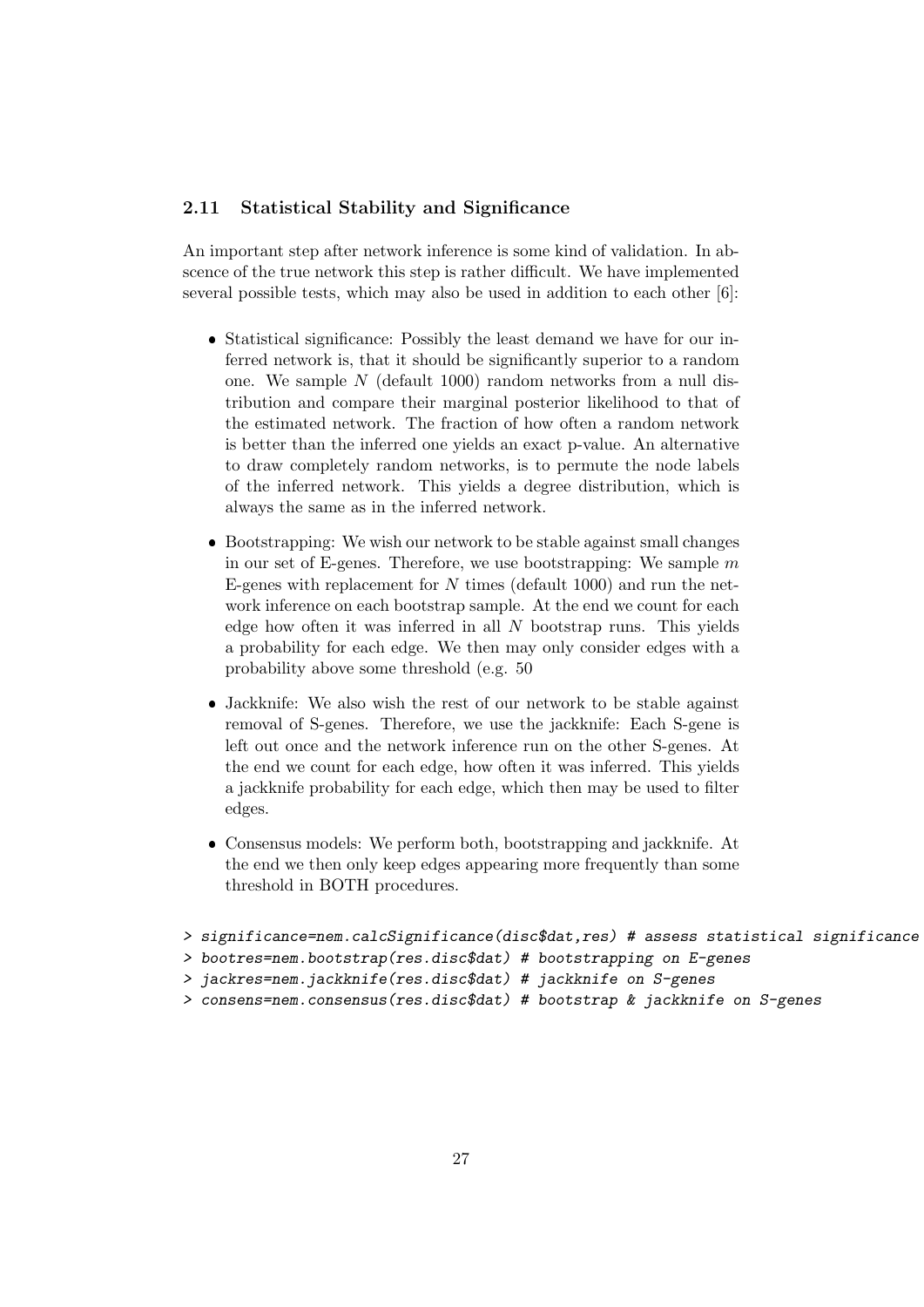# 2.12 Nested Effects Models as Bayesian Networks

Recently it has been shown that under certain assumptions (e.g. acyclicity of the network graph) NEMs can be interpreted in the context of Bayesian networks [16]. This interpretation gives rise to a different formulation of NEMs, which is also accessible within the nem package.

```
> hyper$mode="binary_Bayesian"
> resultBN = nem(res.disc$dat, inference="BN.greedy", control=hyper)
log-likelihood of model = -707.323rel
                                key
                                    tak <mark>mkk4hep</mark>
```
Figure 16: Result of Bayesian network learning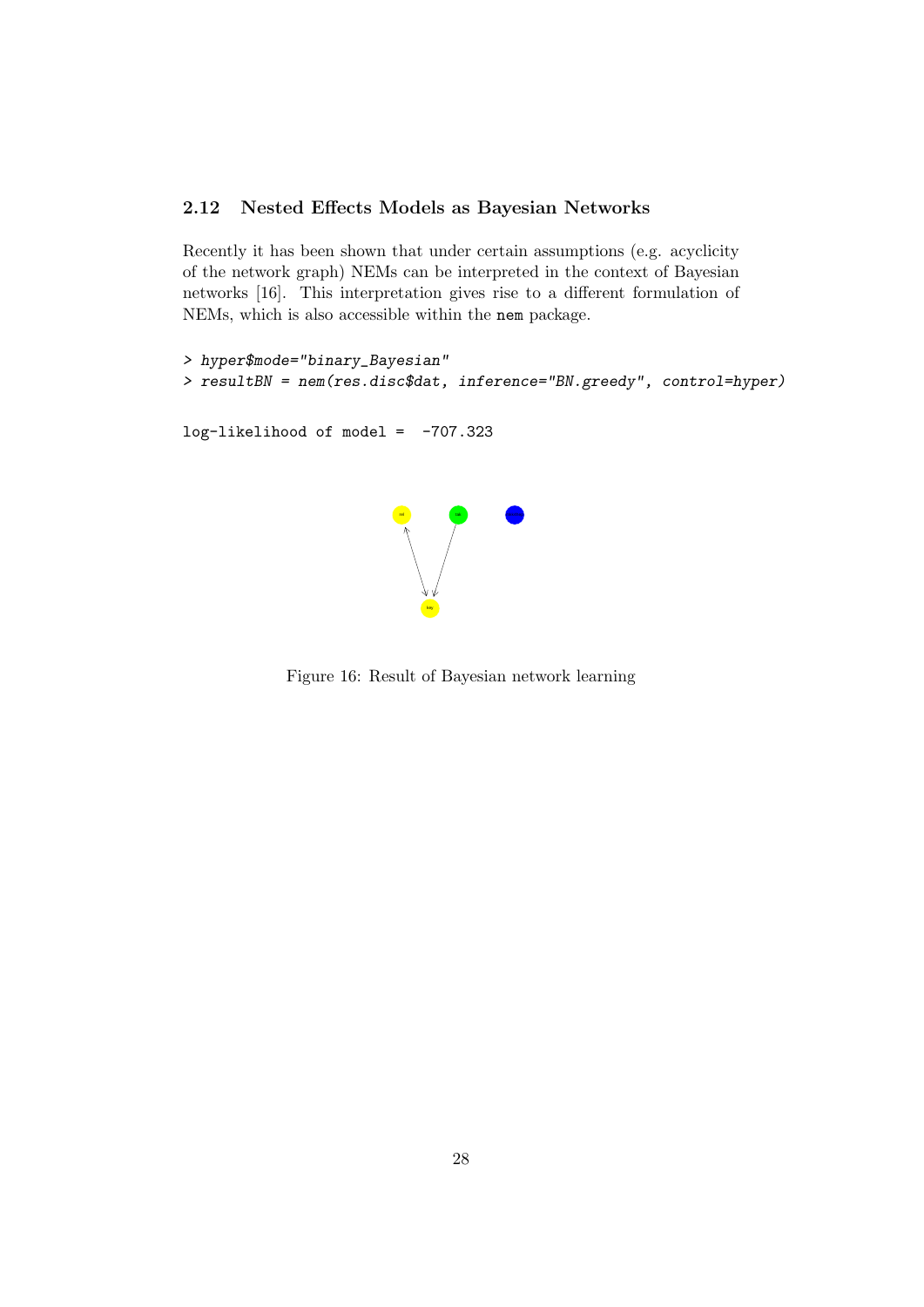# 2.13 MC EMiNEM - Learning NEMs via Expectation Maximization and MCMC

In [13] an Expectation Maximization (EM) coupled with a Markov Chain Monte Carlo (MCMC) sampling strategy is proposed. More specifically, a MCMC algorithm (called MCEMiNEM) is used to sample from the distribution of all EM solutions, hence avoiding local optima. MCEMiNEM can be used via:

```
> hyper$mcmc.nburnin = 10 # much to few in practice
> hyper$mcmc.nsamples = 100
> hyper$type = "CONTmLLDens"
> hyper$Pm = NULL
> resulteminem = nem(BoutrosRNAiLods, inference="mc.eminem", control=hyper)
mc.eminem algorithm
```

```
Computing (marginal) likelihood for 1 models
```


Figure 17: Result of Bayesian network learning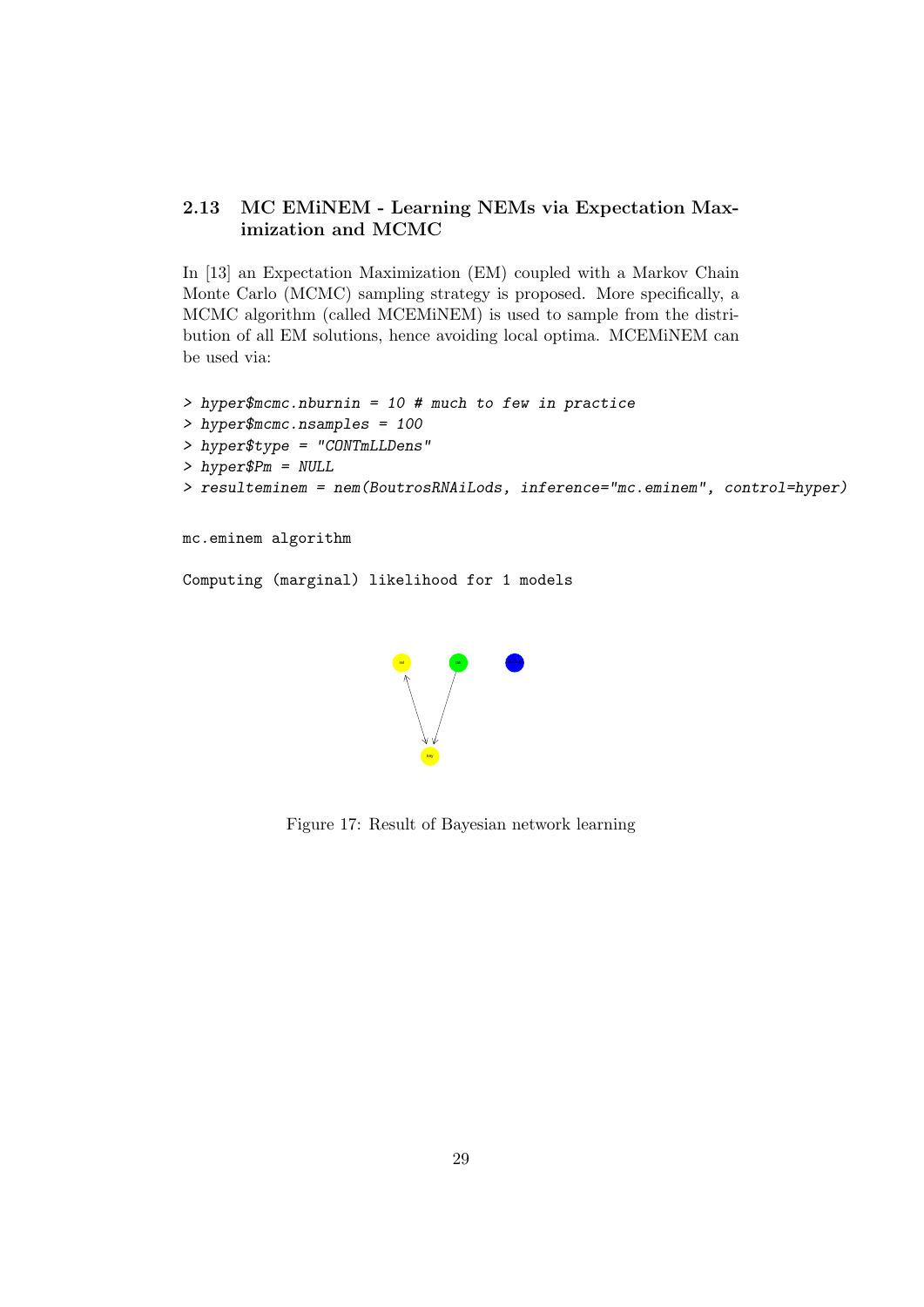#### 2.14 Dynamic Nested Effects Models

In [1] the authors describe a first extension of NEMs to time series perturbation data. That means after each perturbation gene expression is measured at several time points. The model, called D-NEMs was successfully applied to reverse engineer parts of a transcriptional network steering murine stem cell development [9]. A second model for the same purpose was proposed in [?]. Due to the employed likelihood model a highly efficient computation is possible here. It is thus particularly well suited for real world applications and included in to the nem package. In addition to the original greedy algorithm used in [7], we here provide a Markov Chain Monte Carlo (MCMC) algorithm for structure learning. It includes a Bayesian way of including prior knowledge by drawing the weight of the structure prior (parameter lambda) itself from an exponential distribution.

```
> data("Ivanova2006RNAiTimeSeries")
> dim(dat)
> control = set.default.parameters(dimnames(dat)[[3]], para=c(0.1,0.1))
> net = nem(dat, inference="dynoNEM", control=control)
> plot.nem(net, SCC=FALSE, plot.probs=TRUE)
```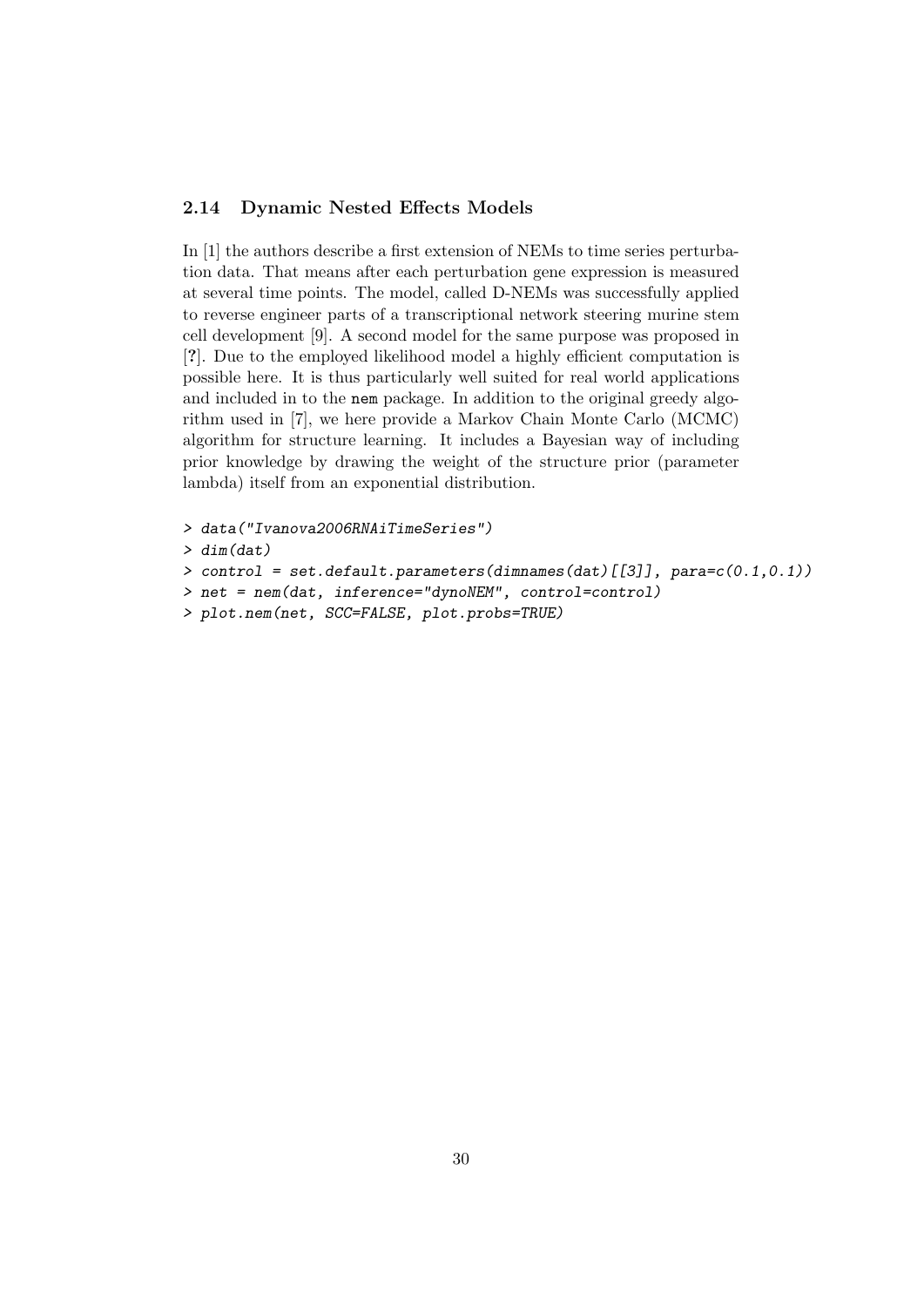#### 2.15 Deterministic Effects Propagation Networks

Deterministic Effects Propagation Networks (DEPNs) [5] go in another direction than NEMs and they are designed for a different scenario: The basic assumption is that we measure an unknown signaling network of proteins by performing multiple interventions. These perturbations may affect single proteins at a time or may also be combinatorial, i.e. they affect several proteins at one time. For each protein in the network we monitor the effect of all interventions, typically via Reverse Phase Protein Arrays. Note that each specific intervention not only influences direct targets, but may also cause effects on downstream proteins. We explicitly assume that in one experiment all proteins are unperturbed (e.g. the cells are transfected only with transfection reagent) .

DEPNs infer the most likely protein signaling network given measurements from multiple interventions along a time course. In principle, the model works also with only one or a few time points, although accuracy gets higher with more time points. Moreover, DEPNs can deal with latent network nodes (proteins without measurements) and with missing data. Briefly, the idea is that we have an unknown network graph, where each node can have two states: perturbed or unperturbed. Furthermore, attached to each node we have experimental measurements, which are assumed to come from a Gaussian distribution. The exact form of this distribution depends on the perturbation state of the node (i.e. whether the protein is perturbed or not) and on the time point of measurement.

Given a network hypothesis we can calculate the expected direct and indirect effects of a perturbation experiment. We should repeat at this point that we assume to have one control experiment, where all nodes are known to be unperturbed. Hence, we observe measurements for each node in the network in the perturbed and the unperturbed state for each time point. With this information we can estimate the conditional Gaussian distributions attached to each node and finally the probability of observing the data under the given network hypothesis.

DEPNs are accessible within the nem package since version 1.5.4:

- > data(SahinRNAi2008)
- > control = set.default.parameters(setdiff(colnames(dat.normalized),"time"), map=map
- > net = nem(dat.normalized, control=control) # greedy hillclimber to find most proba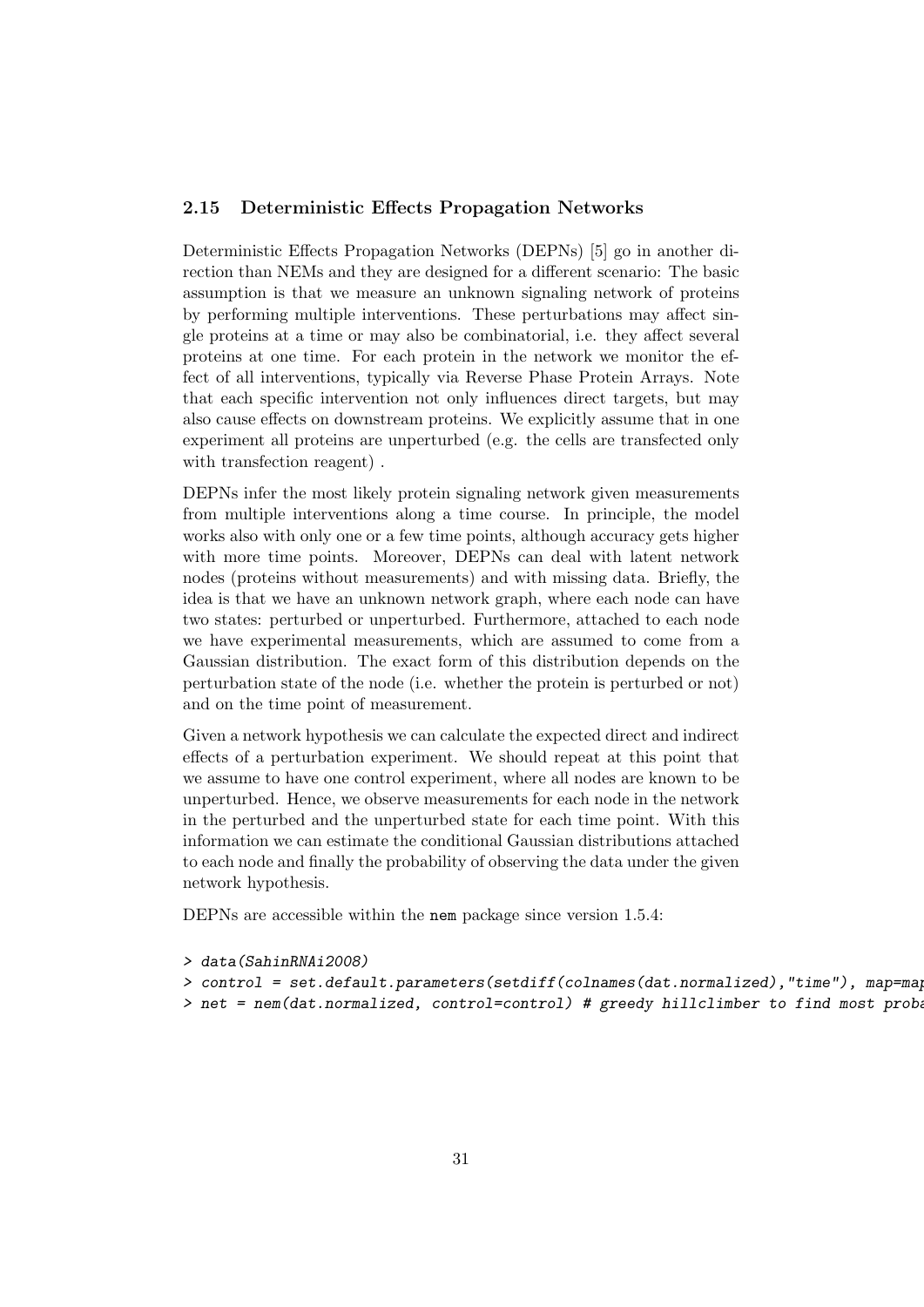# 2.16 Infering Edge Directions

It may be interesting to infer edge types (up-regulation, down-regulation) for a given nem model. For an edge a->b we look, whether b goes up or down, if a is perturbed. If it goes up, an inhibition is assumed, otherwise an activation.

```
> resEdgeInf = infer.edge.type(result, BoutrosRNAiLogFC)
> plot.nem(resEdgeInf, SCC=FALSE)
```


Figure 18: Inferred edge types: blue  $=$  inhibition, red  $=$  activation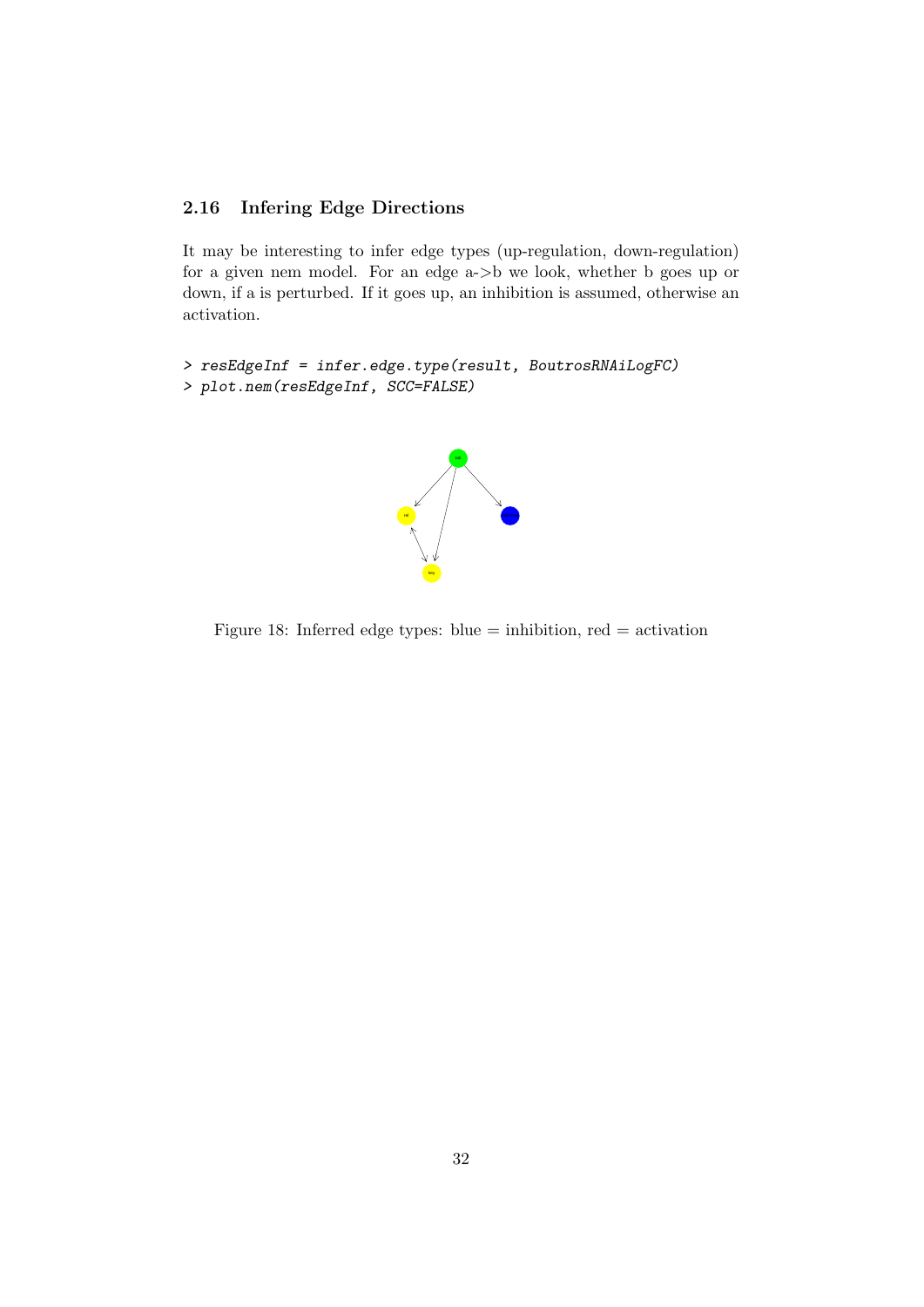# 3 Visualization

> plotEffects(res.disc\$dat,result)



Figure 19: plotting data according to inferred hierarchy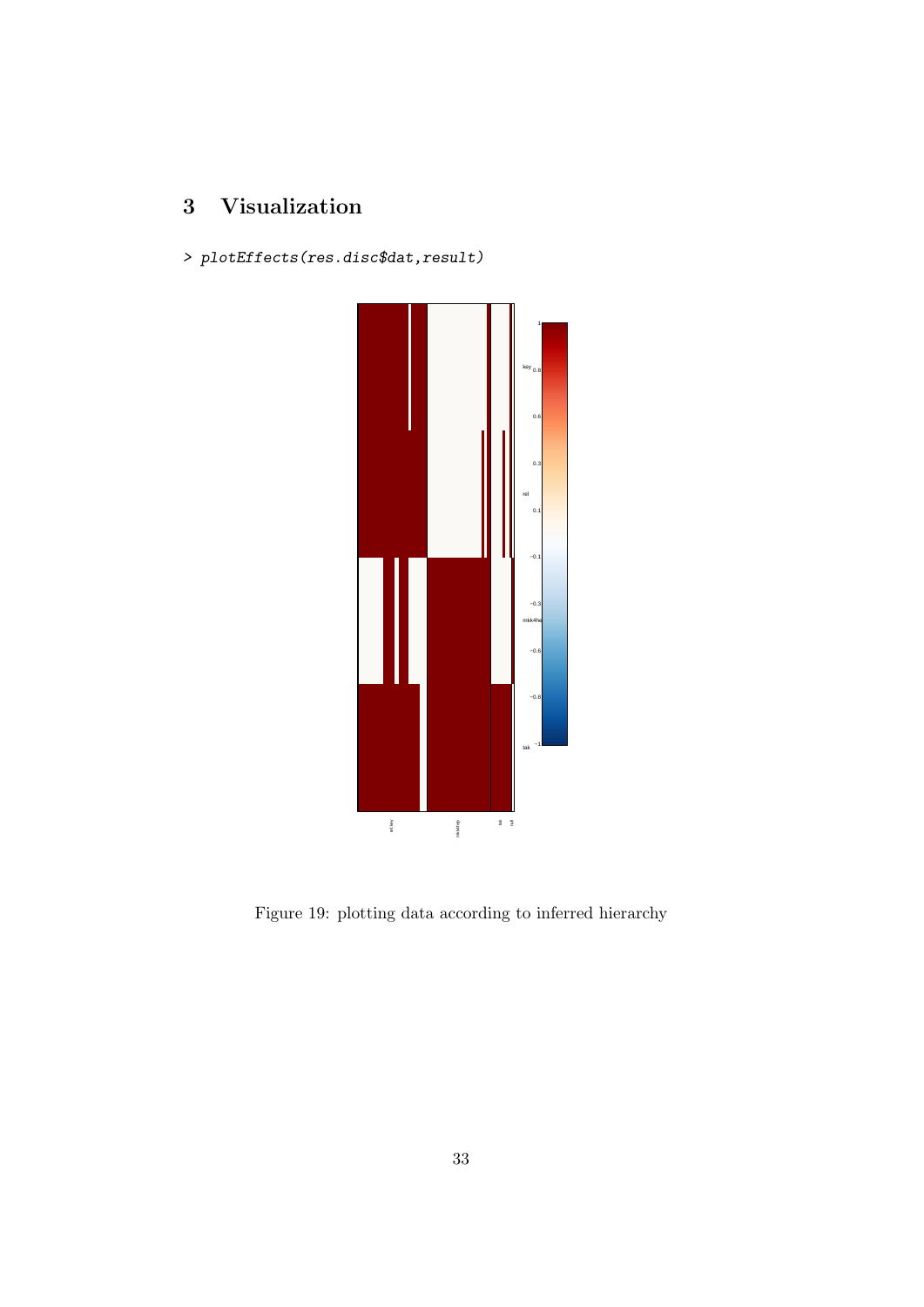# 4 Post-processing of results

Combining strongly connected components First, we identify all nodes/genes which are not distinguishable given the data. This amounts to finding the strongly connected components in the graph. Relish and Key are now combined into one node.

```
> result.scc <- SCCgraph(result$graph,name=TRUE)
> plot(result.scc$graph)
```


Figure 20: The undistinguishable profiles of key and rel are summarized into a single node.

Transitive reduction Additionally, in bigger graphs transitive.reduction helps to see the structure of the network better. In this simple example there are no shortcuts to remove.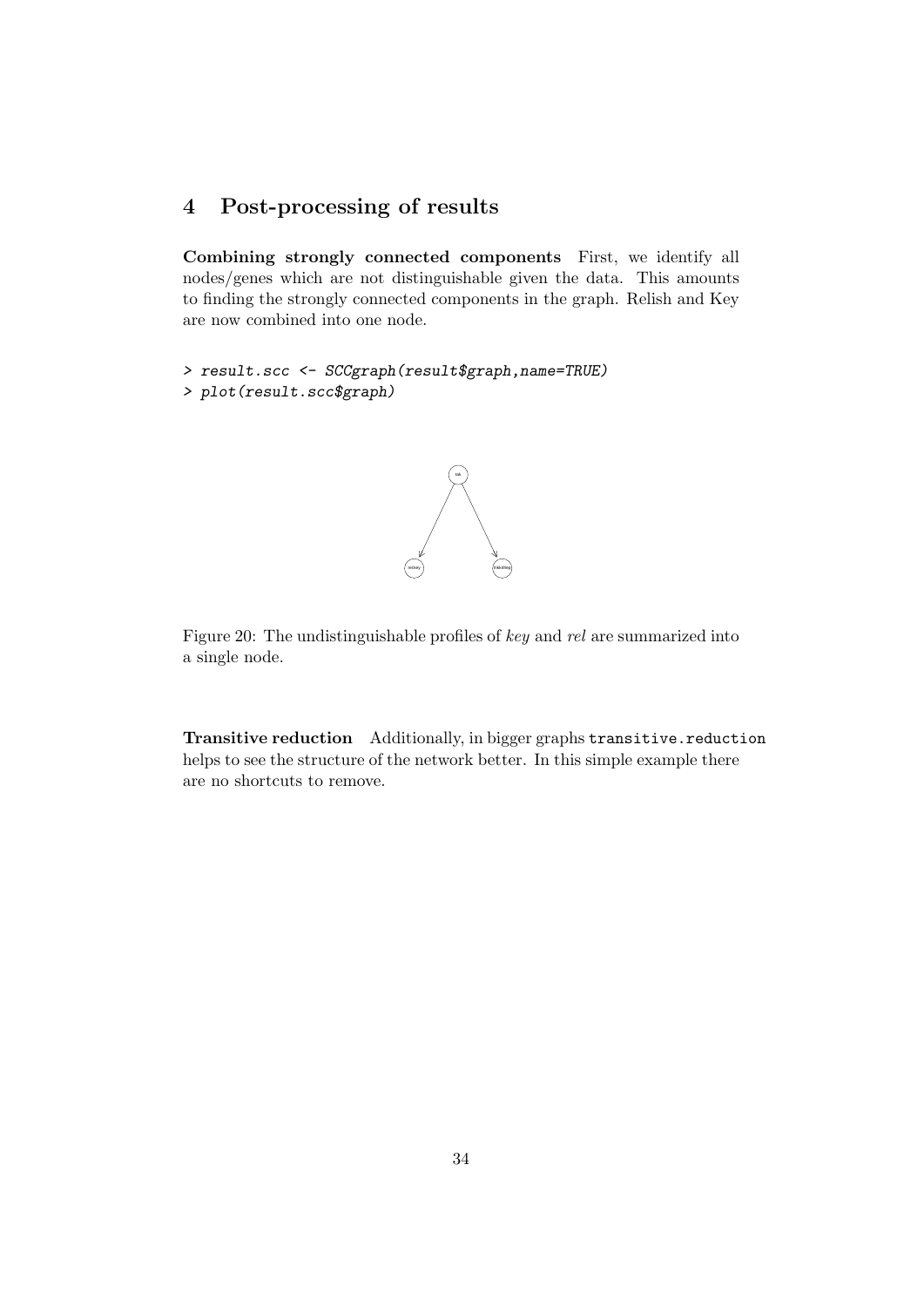# References

- [1] B. Anchang, M. J. Sadeh, J. Jacob, A. Tresch, M. O. Vlad, P. J. Oefner, and R. Spang. Modeling the temporal interplay of molecular signaling and gene expression by using dynamic nested effects models. Proc Natl Acad Sci U S A, 106(16):6447–6452, Apr 2009.
- [2] M. Boutros, H. Agaisse, and N. Perrimon. Sequential activation of signaling pathways during innate immune responses in Drosophila. Developmental Cell, 3(5):711 – 722, 2002.
- [3] H. Fröhlich, M. Fellmann, H. Sültmann, A. Poustka, and T. Beißbarth. Large Scale Statistical Inference of Signaling Pathways from RNAi and Microarray Data. BMC Bioinformatics, 8:386, 2007.
- [4] H. Fröhlich, M. Fellmann, H. Sültmann, A. Poustka, and T. Beißbarth. Estimating Large Scale Signaling Networks through Nested Effect Models with Intervention Effects from Microarray Data. Bioinformatics, 24:2650–2656, 2008. doi: 10.1093/bioinformatics/btm634.
- [5] H. Fröhlich, O. Sahin, D. Arlt, C. Bender, and T. Beissbarth. Deterministic Effects Propagation Networks for Reconstructing Protein Signaling Networks from Multiple Interventions. BMC Bioinformatics, 10:322, 2009.
- [6] H. Fröhlich, A. Tresch, and T. Beissbarth. Nested effects models for learning signaling networks from perturbation data. Biometrical Journal,  $2(51):304 - 323$ ,  $2009$ .
- [7] H. Fri<sub>l</sub><sup>1</sup>/<sub>2</sub>hlich, P. Praveen, and A. Tresch. Fast and efficient dynamic nested effects models. Bioinformatics, 27(2):238–244, Jan 2011.
- [8] T. Hastie, R. Tibshirani, and J. Friedman. The Elements of Statistical Learning. Springer, New York, NY, USA, 2001.
- [9] N. Ivanova, R. Dobrin, R. Lu, I. Kotenko, J. Levorse, C. DeCoste, X. Schafer, Y. Lun, and I. R. Lemischka. Dissecting self-renewal in stem cells with rna interference. Nature, 442(7102):533–538, Aug 2006.
- [10] F. Markowetz. Probabilistic Models for Gene Silencing Data. PhD thesis, Free University Berlin, 2006.
- [11] F. Markowetz, J. Bloch, and R. Spang. Non-transcriptional pathway features reconstructed from secondary effects of rna interference. Bioin $formatics, 21(21):4026 - 4032, 2005.$